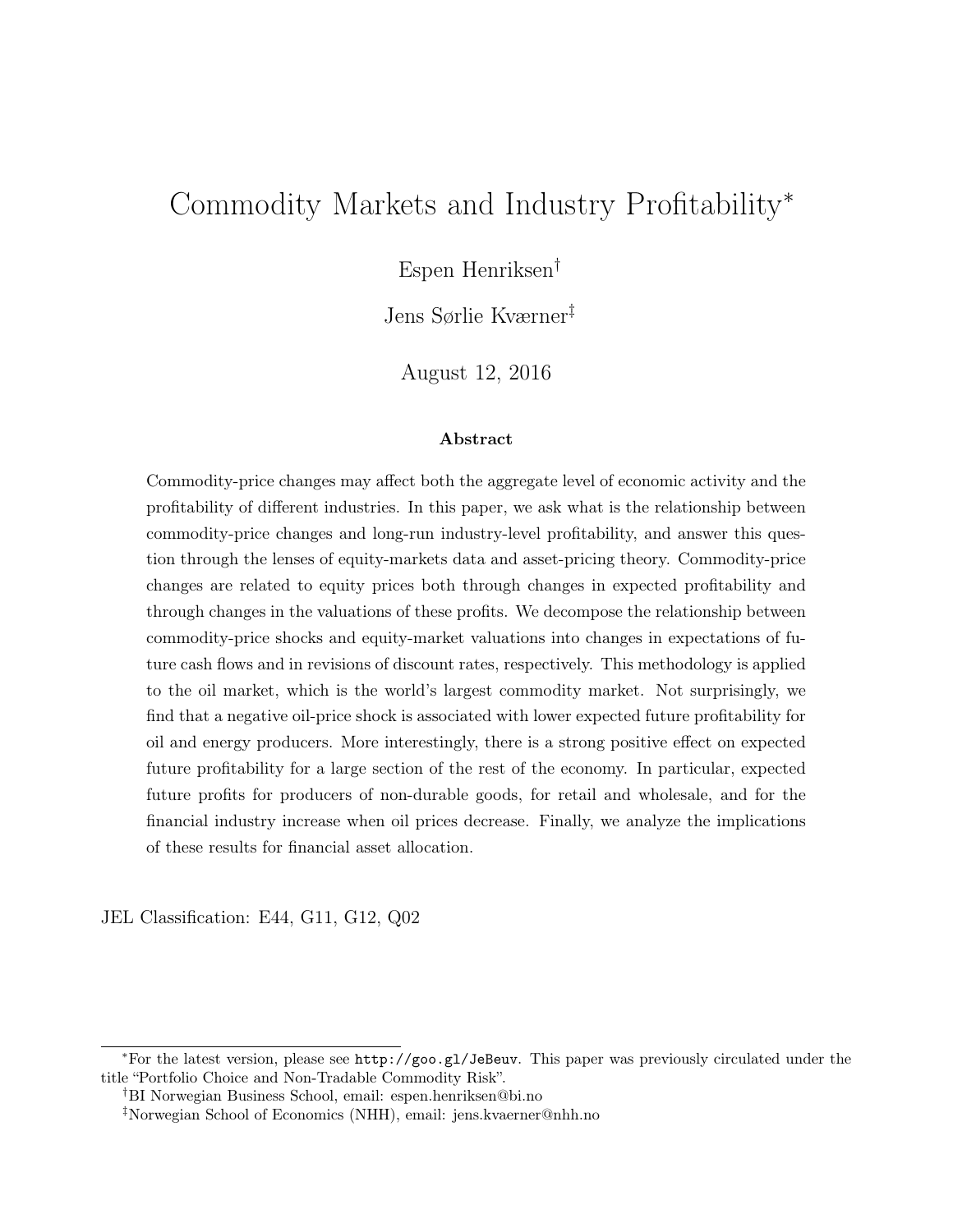## 1 Introduction

Commodity price shocks may impact the level of aggregate economic activity and the profitability of different sectors of the economy. Competitive equity markets is a mechanism to converge on the present value of future profitability of publicly listed companies. The valuations of these companies may be aggregated at different levels, such as at the industry level or at the level of the aggregate economy. Changes in commodity prices may affect the valuation of companies both through revisions of their future profitability and through the rate at which investors discount those future profits.

[Shiller](#page-20-0) [\(1981\)](#page-20-0), [Hansen and Singleton](#page-20-1) [\(1983\)](#page-20-1), [Mehra and Prescott](#page-20-2) [\(1985\)](#page-20-2), [Hansen and Jagan](#page-19-0)[nathan](#page-19-0) [\(1991\)](#page-19-0), and many others showed how a wide class of models fail to simultaneously account for prices and quantities. Since then there has been a substantial progress in understanding the links between prices and quantities, in particular in accounting for prices given the dynamics of quantities (see e.g., [Campbell and Cochrane, 1999,](#page-19-1) [Bansal and Yaron, 2004,](#page-18-0) and [Barro, 2006\)](#page-18-1). This paper builds on these contributions and methodological innovations, but instead of accounting for prices given the dynamics of quantities, we strive to identify the information about future quantity dynamics given by changes in equity prices.

Contemporaneous correlations between changes in equity prices and commodity prices may contain both a risk premium (or discount-rate) component and a profitability (or cash-flow) component. In order to identify information about expected changes in industry-level profitability following equity price movements correlated with changes in commodity prices it is crucial to distinguish between these two effects. Changes in companies' discount rates change future expected returns. In contrast, changes to expected cash flows tend to be persistent shocks to levels.

Evidence of time-varying discount rates goes back to at least [Campbell](#page-18-2) [\(1987\)](#page-18-2), [Fama and French](#page-19-2) [\(1988\)](#page-19-2), and others. [Campbell and Shiller](#page-19-3) [\(1988\)](#page-19-3) derive a loglinear approximate present-value relation that allows for time-varying discount rates. [Campbell](#page-18-3) [\(1991\)](#page-18-3) shows how to go from the log-linear present-value to decomposition of returns. [Campbell and Mei](#page-19-4) [\(1993\)](#page-19-4) break industry portfolio betas into components related to discount-rate news and cash-flow news. [Bernanke and](#page-18-4) [Kutter](#page-18-4) [\(2005\)](#page-18-4) derive a procedure to assess how monetary policy surprises relate to expectations of future cash flows, future interest rates, and discount rate of the equity market. Building on these contributions, we develop a methodology to distinguish and quantitatively estimate how innovations to commodity prices relate to discount rate changes and future cash flows changes of different industries and sectors of the economy. We then apply this methodology to the price of crude oil, which is the largest commodity market, and the U.S. equity market, which is the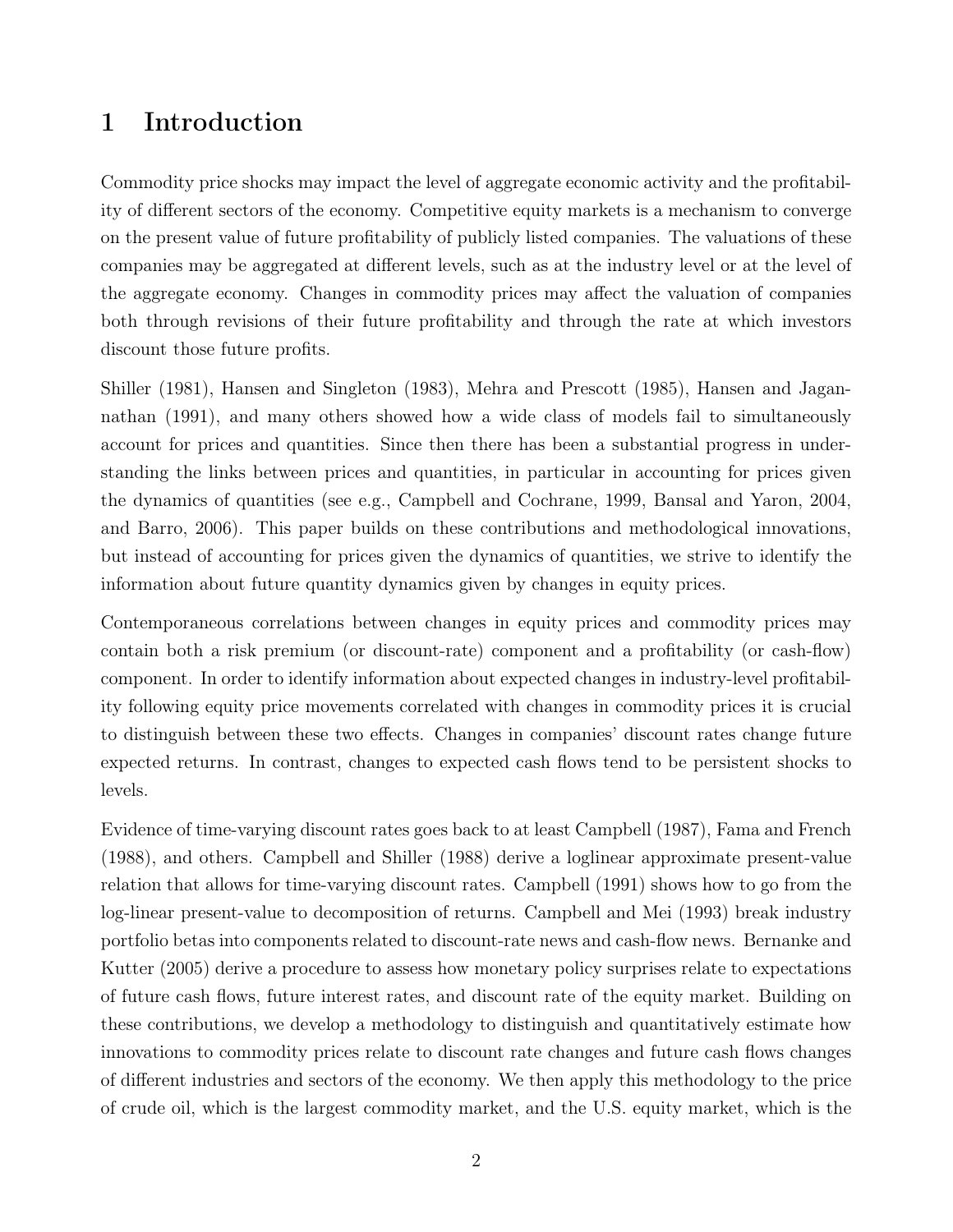world's largest equity market.

This paper also relates to previous research studying the relationship between oil price shocks and time-variation in expected returns. In a sample of 48 country indices, [Driesprong et al.](#page-19-5) [\(2008\)](#page-19-5) find that changes in oil prices predict aggregate market returns, and that the predictability is not spanned by variables well-known to predict returns, such as the term spread, dividend yield, default premium. [Sørensen](#page-20-3) [\(2009\)](#page-20-3) finds that only oil-price changes resulting from extreme events (such military conflicts in the Middle East, OPEC collapses, etc.) predict stock returns. These findings are broadly supported by [Casassus and Higuera](#page-19-6) [\(2011\)](#page-19-6), which finds that the stock market excess returns are significantly affected by oil price changes.

Conditional on the identification scheme, movements in commodity-prices may be decomposed into supply and demand shocks. [Kilian](#page-20-4) [\(2009\)](#page-20-4) identifies three components: supply shocks, aggregate demand shocks, and oil-specific demand shocks. [Kilian and Park](#page-20-5) [\(2009\)](#page-20-5) find that the response of aggregate stock returns may differ greatly depending on the cause of the oil price shock. [Aastveit et al.](#page-18-5) [\(2014\)](#page-18-5) find that demand from emerging economies is about twice as important as demand from developed countries in accounting for the fluctuations in the real oil price and in oil production. [Ready](#page-20-6) [\(2014\)](#page-20-6) suggests an alternative oil-price identification scheme relying only on traded variables and finds that the identified shocks to oil supply have larger impact on firms that depend on consumer expenditure than those that rely on oil as an input. That is broadly consistent with the findings of [Lee and Ni](#page-20-7) [\(2002\)](#page-20-7) and [Gogineni](#page-19-7) [\(2010\)](#page-19-7). We complement these papers by studying the relation between changes in current commodity prices and the long-term cross-sectional variation in profitability at the sector level as reflected by the asset markets.

Application: portfolio choice If changes in commodity prices covary with expected longrun profitability, either at the aggregate market level or at the industry level, that may have implications for financial portfolio choice, in particular for owners of de facto non-tradable commodity wealth. In a separate section, we analyze the asset allocation implications of our results.

This application follows in a long tradition in portfolio-choice theory. In the classic models of [Mossin](#page-20-8) [\(1968\)](#page-20-8), [Samuelson](#page-20-9) [\(1969\)](#page-20-9), and [Merton](#page-20-10) [\(1969\)](#page-20-10), with only tradable financial wealth and constant expected returns, the optimal equity versus bond split is independent of investors' time horizon. Implicitly, the within-equity-portfolio weights are time-invariant and equal to the market weights.

There is a large literature on portfolio choice with non-tradable assets. In particular, several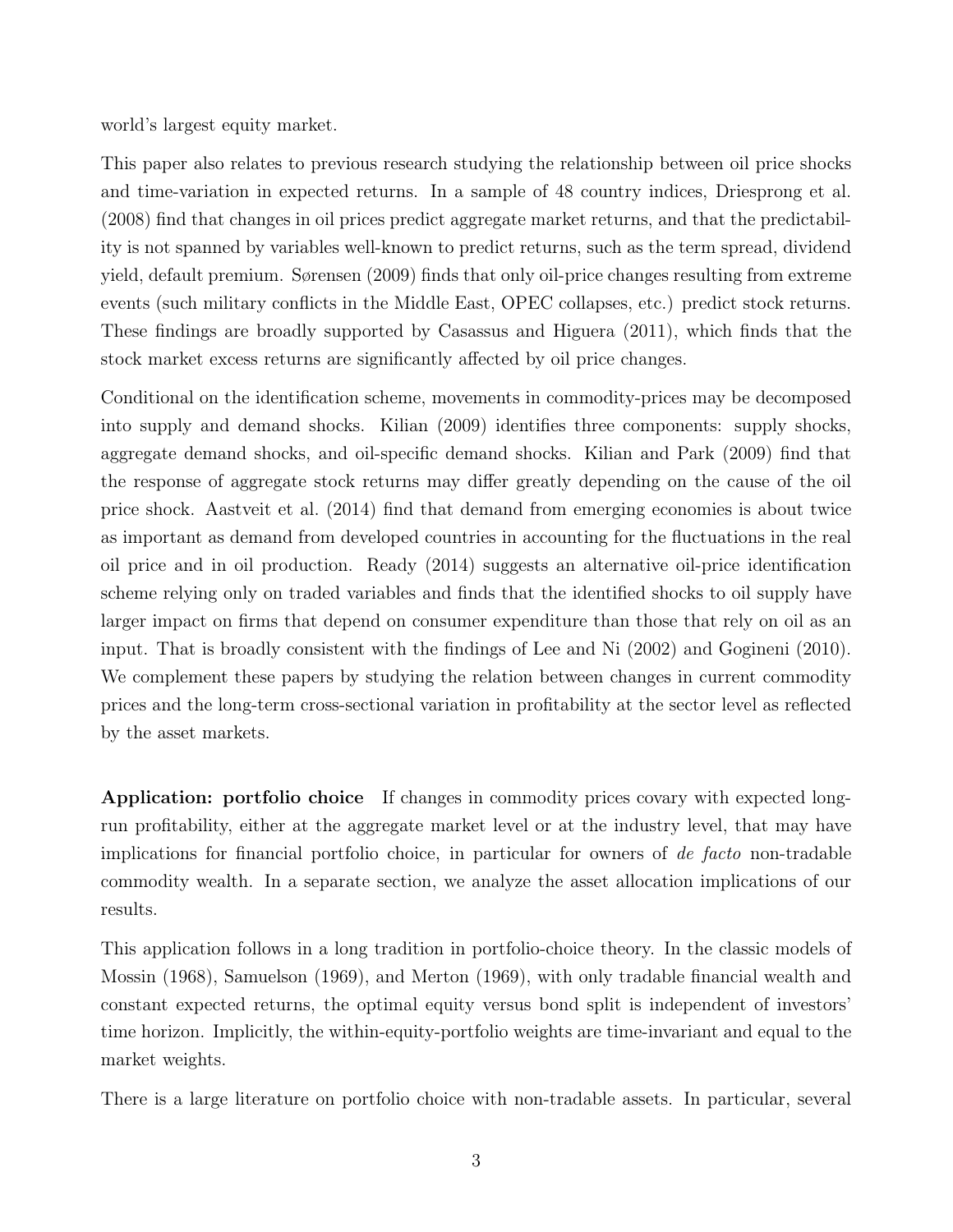papers have analyzed how portfolio compositions can partly offset the risk associated with individuals' non-tradable current and future labor income. [Bodie et al.](#page-18-6) [\(1992\)](#page-18-6), [Heaton and](#page-20-11) [Lucas](#page-20-11) [\(1997\)](#page-20-11), [Viceira](#page-21-0) [\(2001\)](#page-21-0), [Storesletten et al.](#page-20-12) [\(2007\)](#page-20-12), and [Benzoni et al.](#page-18-7) [\(2007\)](#page-18-7) incorporate non-tradable labor income into intertemporal models. These papers show that an individual's relative valuation of bonds and equities, and hence portfolio weights, change in response to the riskiness of her or his future labor income. A similar argument was made by [van den Bremer](#page-21-1) [et al.](#page-21-1) [\(2016\)](#page-21-1) with respect to sovereign wealth funds. In addition to analyzing the implications of non-tradable commodity income for the split between bonds and equities, in this paper we also analyze how it may affect the composition of the equity portion of the portfolio.

We find that for any owner of de facto non-tradable oil wealth it seems to be optimal to hold more equities and less bonds than it would have been if she/he only owned tradable financial assets. Further, it also seems optimal to hold less-than-market weights for the oil and energy sector, and higher-than-market weights in sectors such as production of nondurable consumer goods, and retail and wholesale. Interestingly, the potential gains from higher-than-market weights in production of nondurable consumer goods and in retail and wholesale, seem to be at least as large as the gains from holding less-than-market weights in the oil and energy sector.

## 2 Commodity Price Changes and Equity Returns

The present-value formula points to two reasons why equity prices may change: either expected cash flows change, discount rates change, or both. In this section, we derive a model to estimate how changes in commodity prices affects these two components of unexpected return for the aggregate equity market and for different industries. Returns are modelled as a vector autoregressive model with exogenous variables (VARX). Our approach shares some methodological similarities with [Bernanke and Kutter](#page-18-4) [\(2005\)](#page-18-4), which decompose the impact of monetary policy shocks on equity returns into a changes in discount rates, real interest rates, and expected cash-flows using an extended version of the return decomposition of [Campbell](#page-18-3) [\(1991\)](#page-18-3).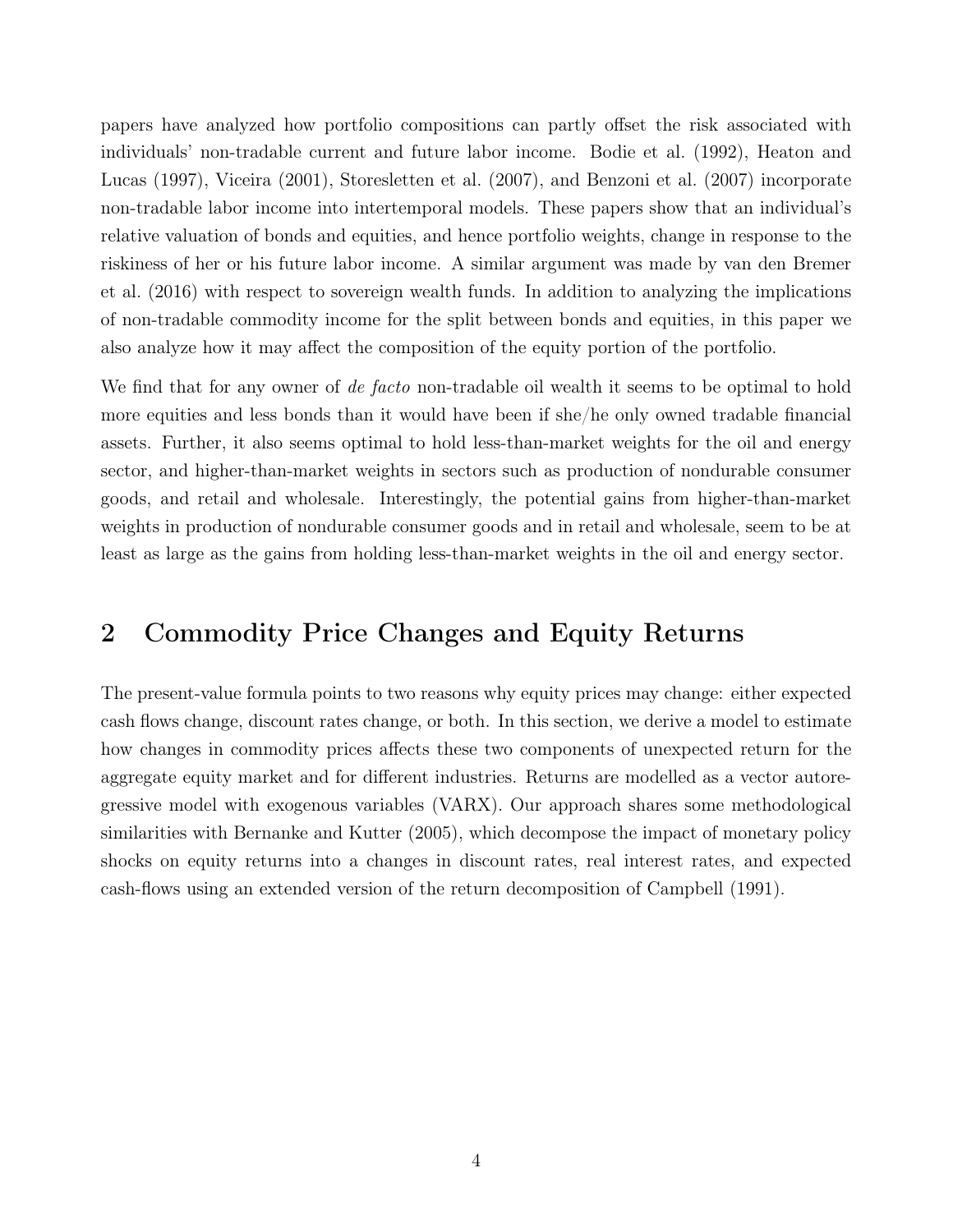### 2.1 A Discount-Factor and Cash-Flow Component of Returns

Following [Campbell and Shiller](#page-19-3) [\(1988\)](#page-19-3), we express stock prices using a loglinear approximate present-value relation that allows for time-varying discount rates

<span id="page-4-0"></span>
$$
P_t = E_t \sum_{j=1}^{\infty} \left( \prod_{k=1}^j \frac{D_{t+j}}{R_{t+k}} \right) \tag{1}
$$

D is the dividend stream and R denotes the discount rate. To linearize Equation  $(1)$ , we start with the trivial equality  $1 = R_{t+1}R_{t+1}^{-1} = R_{t+1}^{-1} \frac{P_{t+1} + D_{t+1}}{P_t}$  $\frac{+D_{t+1}}{P_t}$  and divide both sides by  $D_t$  to get

$$
\frac{P_t}{D_t} = R_{t+1}^{-1} \left( 1 + \frac{P_{t+1}}{D_{t+1}} \right) \frac{D_{t+1}}{P_t}
$$

A first order Taylor expansion around the mean of the natural logarithm of the price-to-dividend ratio gives the return approximation

$$
r_{t+1} \approx k + \Delta d_{t+1} + \rho(p_{t+1} - d_{t+1}) - (p_t - d_t)
$$
\n(2)

where k is the constant from the log-linearization given by  $k = ln(1 + \frac{P}{D}) - \rho(p - d)$  and  $\rho$  is the slope of the log-linear function i given by  $\rho \approx 1 - \frac{D}{P}$  $\frac{D}{P}$ . Iterating the return approximation forward, taking expectations, and imposing that the price-to-dividend ratio is bounded from above, we get the approximate identity

<span id="page-4-1"></span>
$$
p_t - d_t \approx k_1 + E_t \sum_{j=1}^{\infty} \rho^{j-1} (\Delta d_{t+j} - r_{t+j})
$$
\n(3)

This equation is a result of the accounting identity relating stock prices to future expected cash flows discounted at the current discount rate. It holds ex post as well as ex ante. The log price-dividend ratio is high when investors expect high cash flow growth, or when stock returns are expected to be low. [Campbell](#page-18-3) [\(1991\)](#page-18-3) shows how to go from the log-linear present-value to decomposition of returns. Substituting Equation [\(3\)](#page-4-1) into the approximate return equation gives:

<span id="page-4-2"></span>
$$
r_{t} - E_{t-1}r_{t} = (E_{t} - E_{t-1}) \left[ \sum_{j=0}^{\infty} \rho^{j} \Delta d_{t+j} - \sum_{j=1}^{\infty} \rho^{j} \Delta r_{t+j} \right]
$$
  
=  $N_{CF,t} - N_{DR,t}$  (4)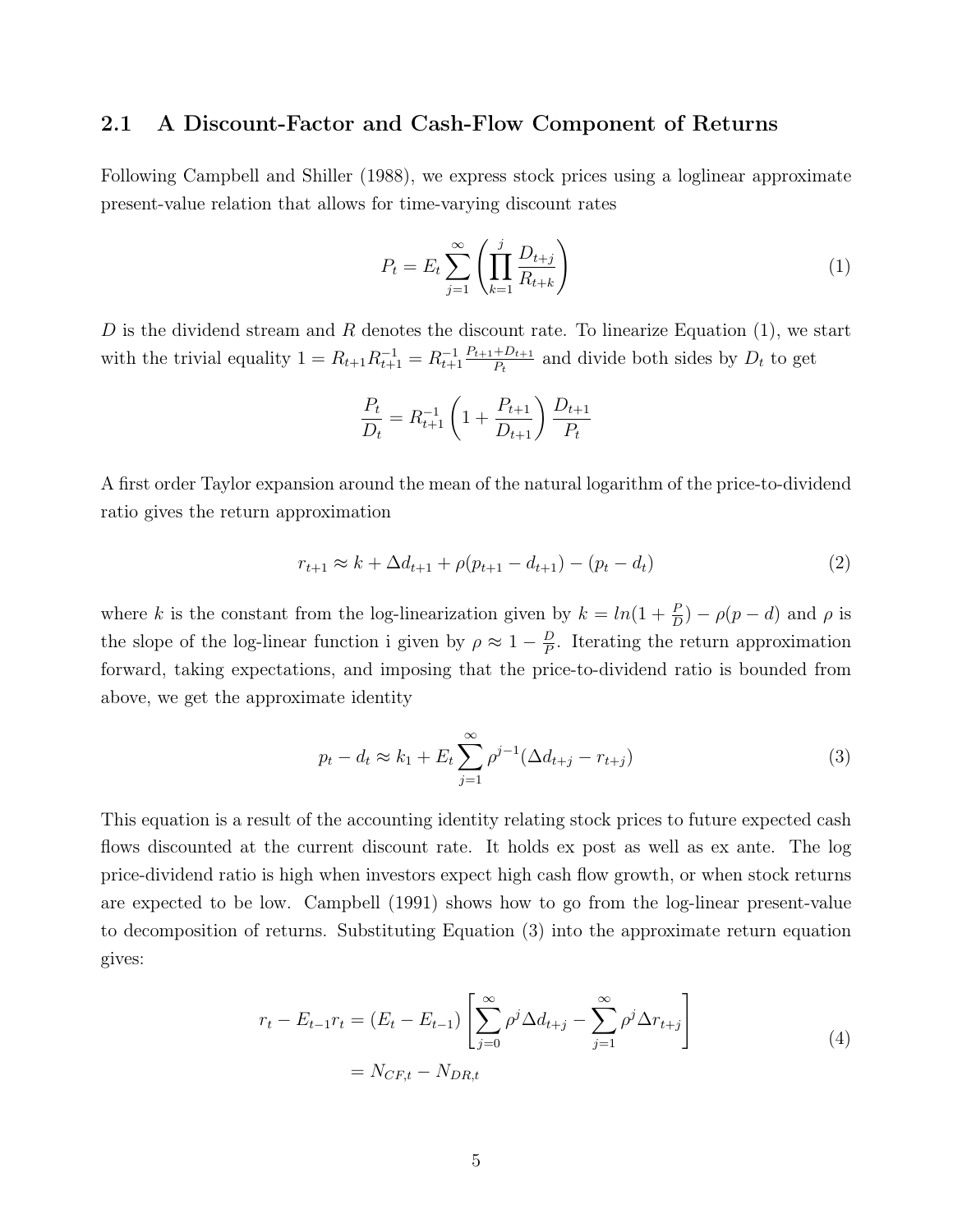$N_{CF}$  is news about future cash flows (i.e., shock to expected earnings), and  $N_{DR}$  denotes news about future returns (i.e., shock to discount rate). This equation says that the unexpected part of the realized return,  $(r_t - E_{t-1}r_t)$ , stem from revision in expectations of future cash flows, changes in the discount rate, or both. Given the return decomposition above, the commodityprice exposure for equity portfolio  $j$  is

<span id="page-5-0"></span>
$$
\beta_j = \frac{Cov(r_{jt} - E_{t-1}r_{jt}, N_{ot})}{Var(N_{ot})} = \frac{Cov(N_{CF,jt} - N_{DR,jt}, N_{ot})}{Var(N_{ot})} \equiv \beta_{jCF} - \beta_{jDR},\tag{5}
$$

where  $N_{Ot}$  is the time-t innovation in commodity price change. We term the regression slopes of discount-rate and cash-flow shocks on commodity price innovations as discount-rate exposure  $(\beta_{DR})$  and cash-flow exposure  $(\beta_{CF})$  to commodity prices.

### 2.2 Estimation Procedure

Following [Campbell et al.](#page-18-8) [\(2013\)](#page-18-8); [Campbell and Vuolteenaho](#page-19-8) [\(2004\)](#page-19-8); [Campbell and Mei](#page-19-4) [\(1993\)](#page-19-4), we estimate cash-flow and discount-rate news with a VAR approach. The interpretation of the news components are the effects of today's shock over the discounted infinite future. Following the set up in [Campbell](#page-18-3) [\(1991\)](#page-18-3), we first estimate  $E_{t-1}r_t$  and  $(E_t - E_{t-1})\sum_{j=1}^{\infty} \rho^j \Delta r_{t+j}$  from the VAR and then use the realizations of  $r_{t+1}$ , and Equation [\(4\)](#page-4-2), to back out the news components. The implicit assumption is that returns are adequately modelled with a first order vector autoregressive (VAR) process. In this model, expected returns are linear in the state variables, which follow a first-order VAR

$$
\mathbf{X}_{t+1} = \mathbf{A_0} + \mathbf{A} \mathbf{X}_t + \mathbf{u}_{t+1} \tag{6}
$$

where  $X_{t+1}$  is a  $m \times 1$  vector of state variables with  $r_{t+1}$  as its first element,  $A_0$  is a  $m \times 1$ vector of constants, **A** is the m-by-m estimated coefficient matrix, and  $\mathbf{u}_{t+1}$  is an  $m \times 1$  vector of residuals.  $e_1$  is a vector whose first element is equal to one and zero otherwise, and I is the  $m \times m$  identity matrix. As long as return  $r_{t+1}$  is the first element in the state vector, we can write the discount rate news  $(N_{DR,t})$  and cash-flow news  $(N_{CF,t})$  as

$$
N_{DR,t} = e1' \lambda \mathbf{u}_{t+1}
$$

$$
N_{CF,t} = (e1 + e1' \lambda) \mathbf{u}_{t+1}
$$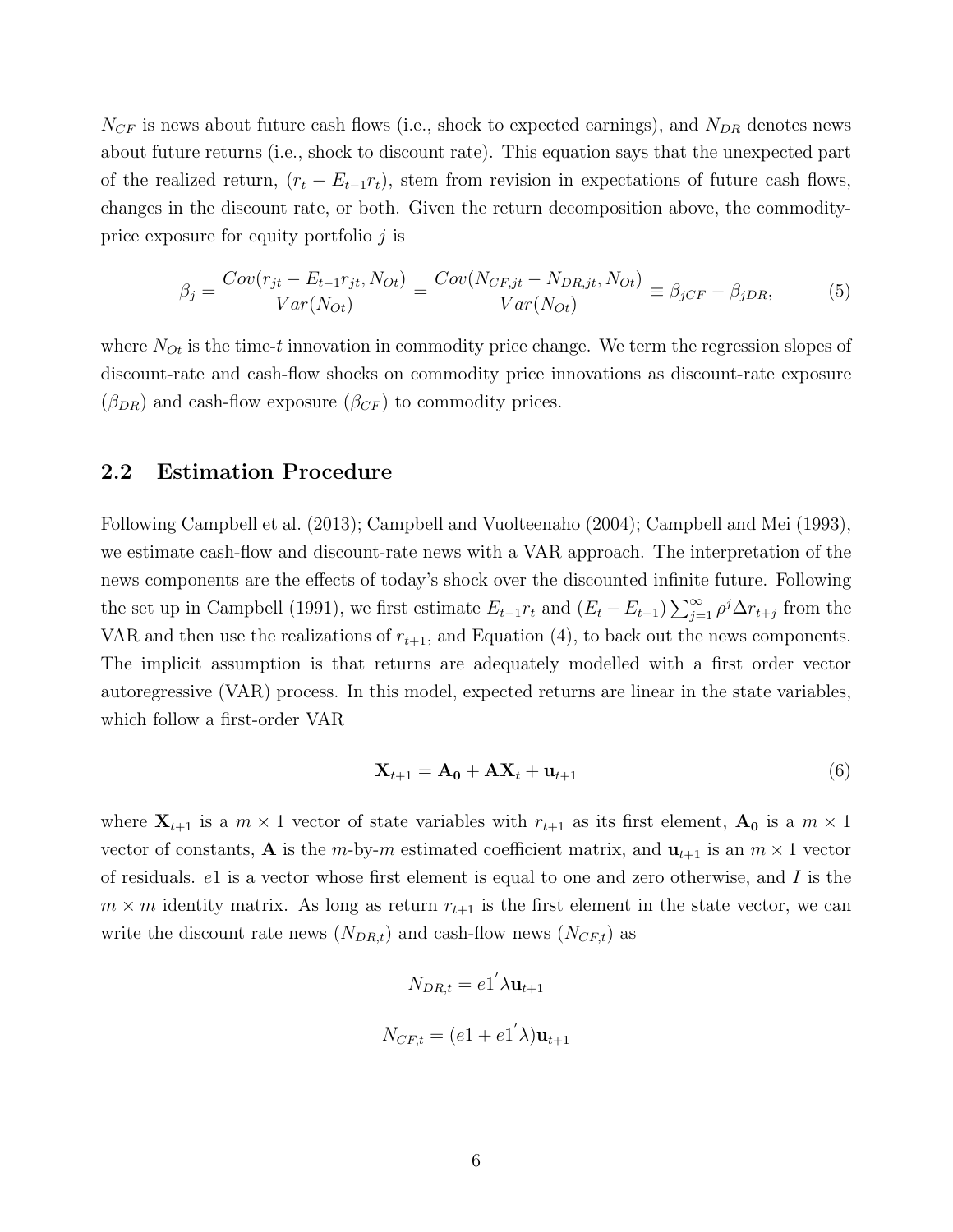The cash-flow news component comes from the variance identity whereas the discount-rate component is identified within the VAR.<sup>[1](#page-6-0)</sup> The function lambda  $\lambda \equiv \rho A (I - \rho A)^{-1}$  maps shocks to state variables to news about future cash flows and discount rate. The term  $e^{i}$  an be interpreted as a vector of weights that determine the importance of shocks to state variables to discount rate expectations; the greater absolute value, the larger impact of a shock in the state variables.

### 2.3 Commodity Price Surprises and Equity Returns

In order to relate the proxies for expectations about future excess return and cash-flows to unanticipated changes in the commodity price, we need to incorporate commodity price changes into the VAR. As long as changes in commodity prices from time t to  $t+1$  ( $\Delta Z_{t+1}$ ) are orthogonal to the level of the state variables at time t  $(X_t)$ , consistent estimates of both  $A_1$  and  $\Phi$  can be obtained by two stage estimation. That is, we can first estimate the VAR's parameter and then regress the VAR's 1-step-ahead forecast errors on the commodity price innovations. With this two-stage estimation, we can use the long time series of the equity market to estimate the coefficient matrix  $A$ , which will improve the estimation precision. Formally, the orthogonality condition allows us to turn the VAR into vector autoregressive model with exogenous variables (VARX) model

$$
\mathbf{X}_{t+1} = \mathbf{A_0} + \mathbf{A_1} \mathbf{X}_t + \mathbf{u}_{t+1}
$$
  
=  $\mathbf{A_0} + \mathbf{A_1} \mathbf{X}_t + \mathbf{\Phi} \Delta Z_{t+1} + \mathbf{w}_{t+1}^\top,$  (7)

<span id="page-6-1"></span>where  $\Phi$  is the vector of surprise coefficients that capture the contemporaneous response of the elements of  $X_{t+1}$  to an commodity price surprise at  $t+1$ . Equation [\(7\)](#page-6-1) relates commodity price innovations to the return decomposition of [Campbell](#page-18-3) [\(1991\)](#page-18-3). To see this more clearly, we start by rewriting discount rate news as:

$$
N_{DR,t+1} = e1\lambda \mathbf{u}_{t+1}
$$
  
=  $e1\lambda (\mathbf{\Phi} \Delta Z_{t+1} + \mathbf{w}_{t+1}^{\top})$  (8)

The immediate impact on stock prices from a  $X\%$  unanticipated change in the commodity price is  $e1\Phi \times X\%$ . This quantity corresponds to the regression slope in a regression of returns on changes in commodity prices times the change in price  $(X\%)$ .

<span id="page-6-2"></span><span id="page-6-0"></span><sup>&</sup>lt;sup>1</sup>See Appendix for details.

<sup>&</sup>lt;sup>2</sup>As long as the forecasting equation  $AX_t$  is uncorrelated with the change in the commodity price  $(\Delta Z_{t+1}),$ regressing the unexpected component of realized return on the changes in the commodity price yields the same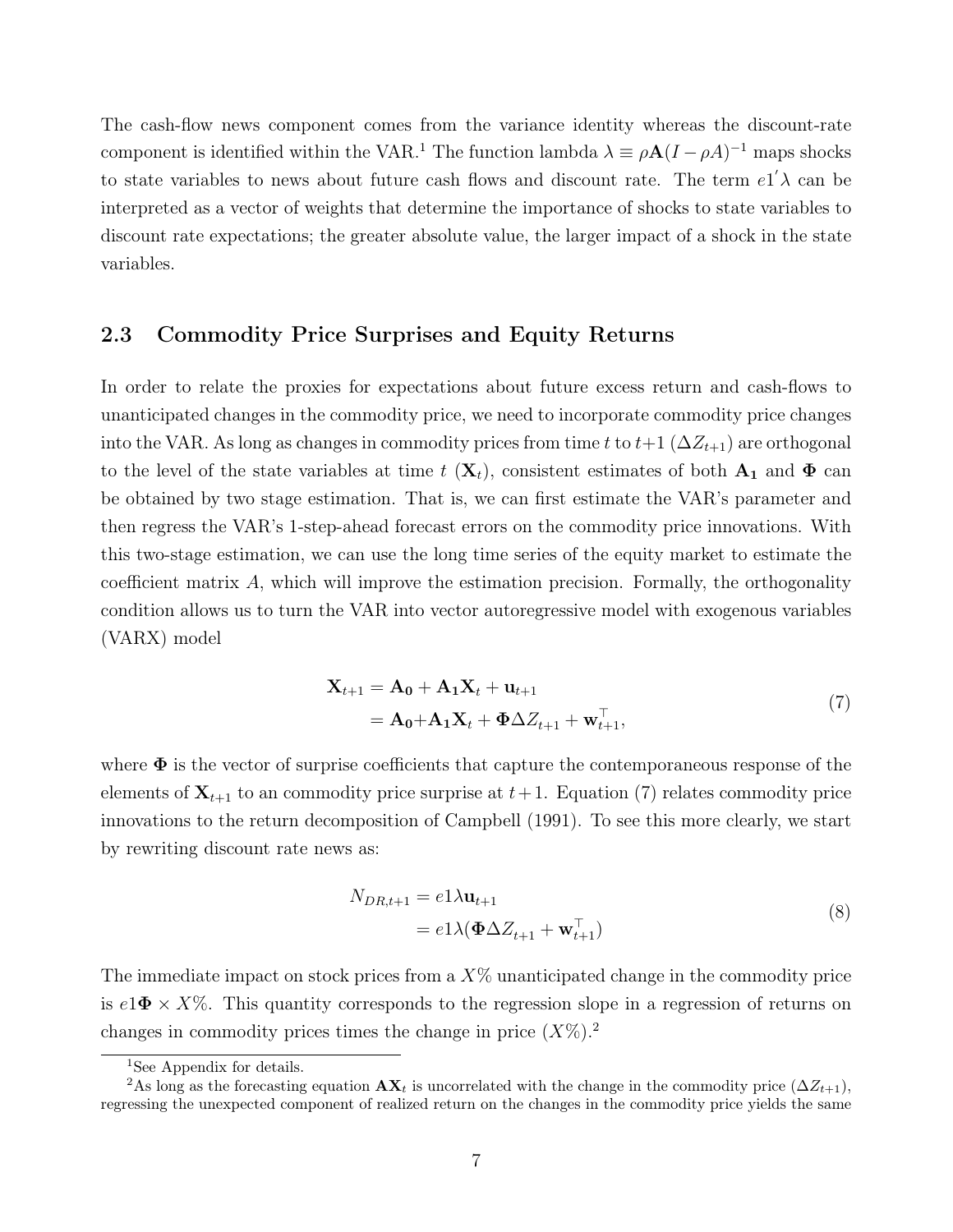We use the above equations to decompose contemporaneous correlations between equity prices and commodity-price changes into a discount rate component and cash-flow component. The discount rate component is the impact of the commodity price change on the discounted sums of expected future excess returns (i.e.,  $e1\lambda\Phi \times X\%$ ). The reminder comes through the impact of the commodity price change on the present value of current and future cash flows (i.e.,  $(e1 + e1\lambda)\mathbf{\Phi} \times X\%$ ). We use these two functions to identify how changes in commodity prices is related to industry-profitability dynamics.

## 3 Oil Price Surprises and U.S. Equity Returns

In the following, we apply our methodology to the oil market and the United States equity market. The reasons are primarily that the oil market is the world's largest and most important commodity market and that the U.S. equity market is the world's largest and most important equity market.

There is no *a priori* reason to assume that the covariance between equity valuations and oil prices should be the same across industries. This is also consistent with the findings of, among others, [Lee and Ni](#page-20-7) [\(2002\)](#page-20-7), [Gogineni](#page-19-7) [\(2010\)](#page-19-7), and [Chiang et al.](#page-19-9) [\(2014\)](#page-19-9). We therefore start with the Fama and French 11 industry definitions (dropping "Other"). Together these industries constitute the market portfolio. Moreover, our reference oil prices is the crude oil futures front month (spot) contract from Chicago Mercantile Exchange and Chicago Board of Trade (CME) available for the period 1983:Q1-2015:Q4. The futures prices are unadjusted prices and reflect raw prices from CME.[3](#page-7-0) All nominal oil prices has been deflated by the US Consumer Price Index for All Urban Consumers.[4](#page-7-1)

We estimate a VAR model with three state variables at the quarterly horizon. The first variable in the VAR is the excess log return on the portfolio under scrutiny  $(r_j^e)$ , that is, the difference between the log return on a value weighted portfolio described above and the log risk-free rate. The risk-free-rate data are obtained from CRSP, and represents the treasury bill closest to 90 days maturity in each month. The next state variable is the portfolio specific dividend-toprice ratio  $(DP)$ . We create per-share dividends series from CRSP following the procedure in [Campbell and Shiller](#page-19-3) [\(1988\)](#page-19-3); [Bansal et al.](#page-18-9) [\(2005\)](#page-18-9); [Bansal and Kiku](#page-18-10) [\(2011\)](#page-18-10) among others.

slope coefficients as regressing realized return on change in the oil price  $(\Delta Z_{t+1})$ . However, as we split the data over finer sample periods, we are likely to encounter situations in which these variables are weakly correlated, and hence the slopes will deviate.

<span id="page-7-0"></span> $3$ Data can be accessed through Quandl with code: CHRIS/CME CL1

<span id="page-7-1"></span><sup>4</sup>Data can be accessed through Quandl with code: CPIAUCSL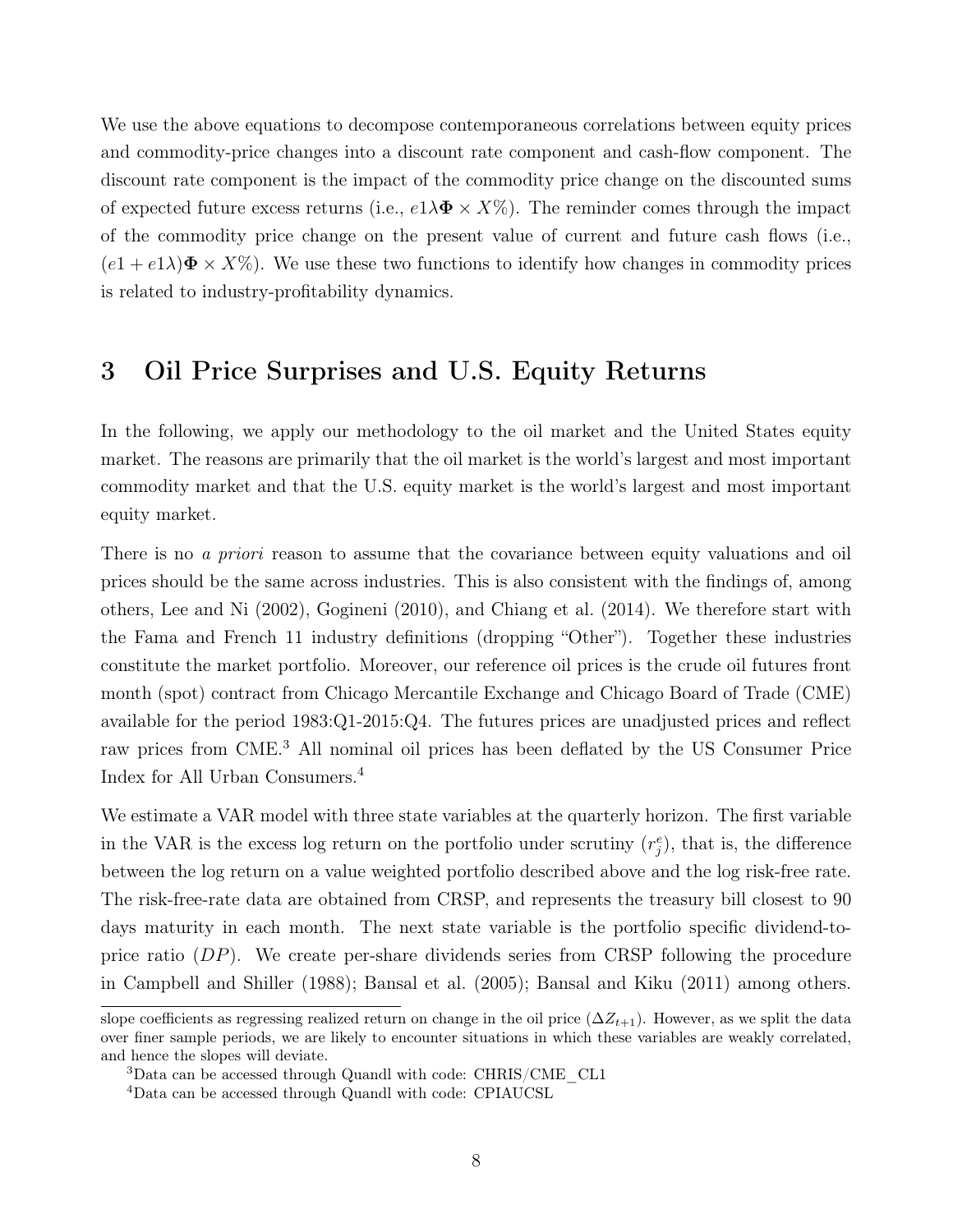Specifically, let the total return per dollar invested be given by  $R_{t+1} = R_{t+1}^X + Y_{t+1}$ , where  $R_{t+1}^X$ is the capital accumulation and  $Y_{t+1}$  is the dividend yield. The level of dividends per share  $(D_{t+1})$  and the share price  $(P_{t+1})$  can then by computed as follows:

$$
D_{t+1} = Y_{t+1} P_t \tag{9}
$$

$$
P_{t+1} = R_{t+1}^X P_t \tag{10}
$$

with  $P_0 = 1$ . The interpretation of the dividend series that we use  $(D_{t+1})$  is the total cash dividends received by an investor at  $t+1$  that extracts the dividends and reinvests the capital gains. For all the portfolios, the dividend series are constructed on a monthly basis and converted into quarterly resolutions by summing the level of dividends within a quarter. To reduce the impact on our estimates from the strong seasonality embedded in dividends, we follow the common practise in the literature and use a trailing four quarter average of the quarterly dividends as our final estimate of quarterly dividends. Finally, we construct the price-to-dividends ratio by dividing our smoothed dividends  $(D_{t+1}^S)$  on the the price level  $(P_{t+1})$  the same quarter. The ratio is log transformed and is available from 1926-2014.

Our final state variable is obtained from taking the first principal component of most of the non-price quarterly predictors in [Goyal and Welch](#page-19-10) [\(2008\)](#page-19-10), and span the period 1952-2014. The first principal components account for about 30% of the variation in the data, and is normalized to have a mean of zero and a standard deviation of one. It is constructed from the following variables: 1) The term spread (tms), computed as the difference between the long term yield on government bonds and the Treasury-bill. 2) The consumption–aggregate wealth ratio (cay) of [Lettau and Ludvigson](#page-20-13) [\(2001\)](#page-20-13). 3) Inflation defined as the Consumer Price Index (All Urban Consumers) from the Bureau of Labor Statistics. 4) The stock variance, computed as sum of squared daily returns on the S&P 500. 5) Investment–to–Capital ratio, defined as the ratio of aggregate (private nonresidential fixed) investment to aggregate capital for the whole economy. We refer the reader to the original article for a thorough description of the data.<sup>[5](#page-8-0)</sup>

Table [1](#page-23-0) reports summary statics and Figures [1-](#page-28-0)[2](#page-29-0) show the first principal component and the dividend yield and the following 3-year and 7-year log excess return, respectively.<sup>[6](#page-8-1)</sup> Both series use the value weighted market portfolio as the reference return. The figures indicate that both variable have some ability to predict future price levels at different horizons.

#### [Insert Table [1](#page-23-0) here]

<span id="page-8-0"></span> $5$ All data are available from Amit Goyal's website: <http://www.hec.unil.ch/agoyal>.

<span id="page-8-1"></span><sup>6</sup>The first principal component series has been divided by 5 to ease comparison.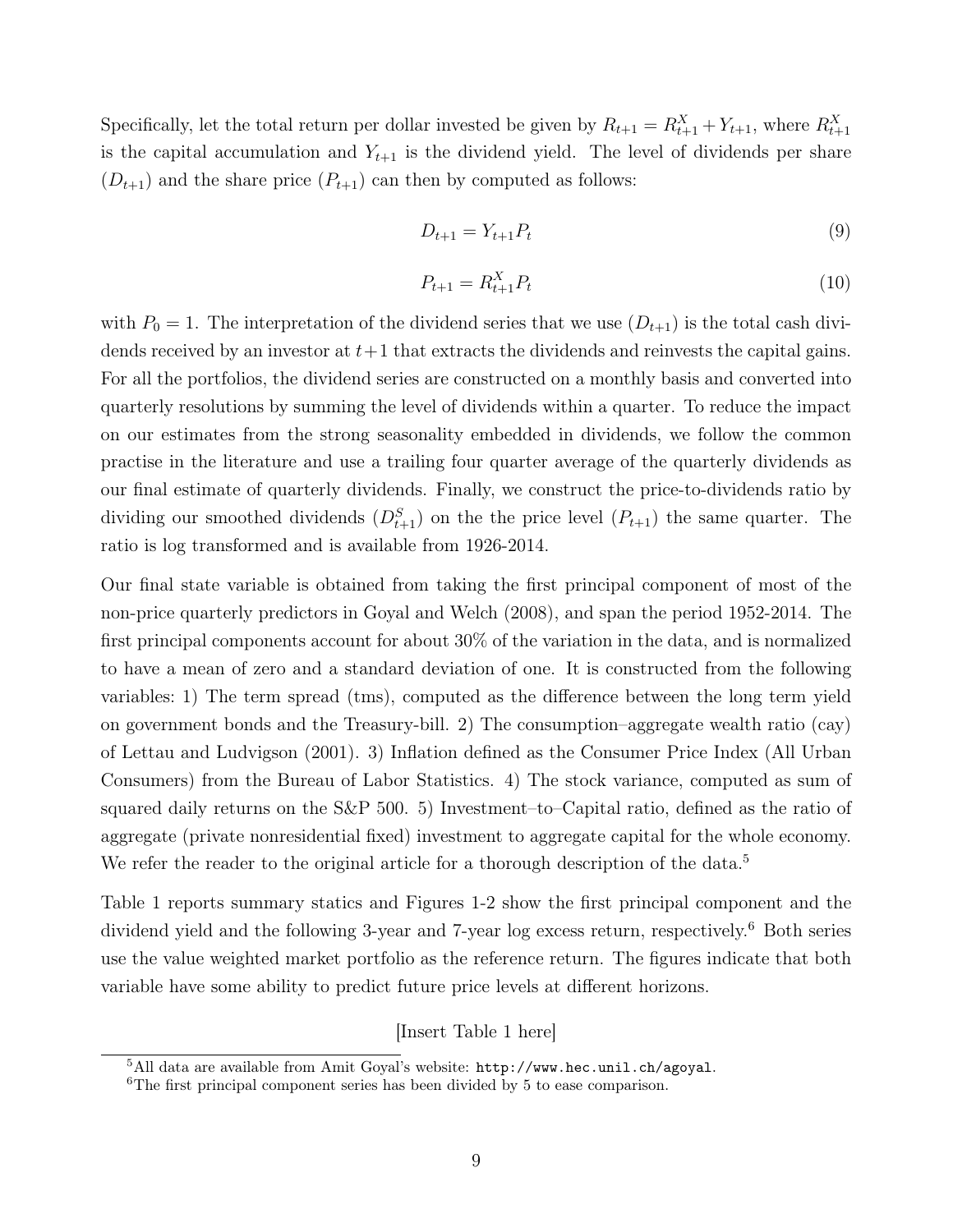[Insert Figure [2](#page-29-0) here]

## 4 Results

### 4.1 Estimating Overall Covariances

First, we estimate the covariances between the oil price changes and the return on the aggregate equity market, and between the oil price changes and the return on separate industries, after controlling for their covariance with the aggregate market. Controlling for the covariance between oil price changes and the return on the aggregate market allows us to study the stability of industry specific oil price covariances over periods in which the oil and the equity market are driven by the same forces. Table [2](#page-24-0) presents the results from regressing industry excess return on changes in oil price after controlling for the return on the aggregate market.

The first row in Table [2](#page-24-0) shows that changes in oil prices are uncorrelated with the return on the market portfolio over the period 1983-2014 (similar results have been documented by [Ready](#page-20-6) [\(2014\)](#page-20-6), among others) but significantly positively correlated after the millennium with a coefficient of 0.13 (t-value of 3.7). After controlling for the market component, there are substantial heterogeneity among response coefficient across industries. In particular, the valuation of the energy sector is positively correlated with the oil price whereas the valuation of consumer goods industries and financials are negatively correlated with the oil price. For example, a 50% decrease in the oil price is associated with a 10% decrease in the market value of energy related equities (*t*-value between 7 and 11.8), after controlling for the market. The corresponding estimate for the the retail sector following a 50% decline in the oil price is about positive 5% (t-value 3.9-4.6). The estimated negative oil price exposure of typical consumer goods industries is broadly consistent with the hypothesis of [Hamilton](#page-19-11) [\(2003\)](#page-19-11) that oil price shocks act primarily on consumer expenditure, instead of pushing up input costs. The estimated slopes coefficients for industries with significant oil price exposure are stable across sample periods. Parameter stability across periods alleviate potential concern that a few extreme observations may have an unduly large impact on the results.

[Insert Table [2\]](#page-24-0)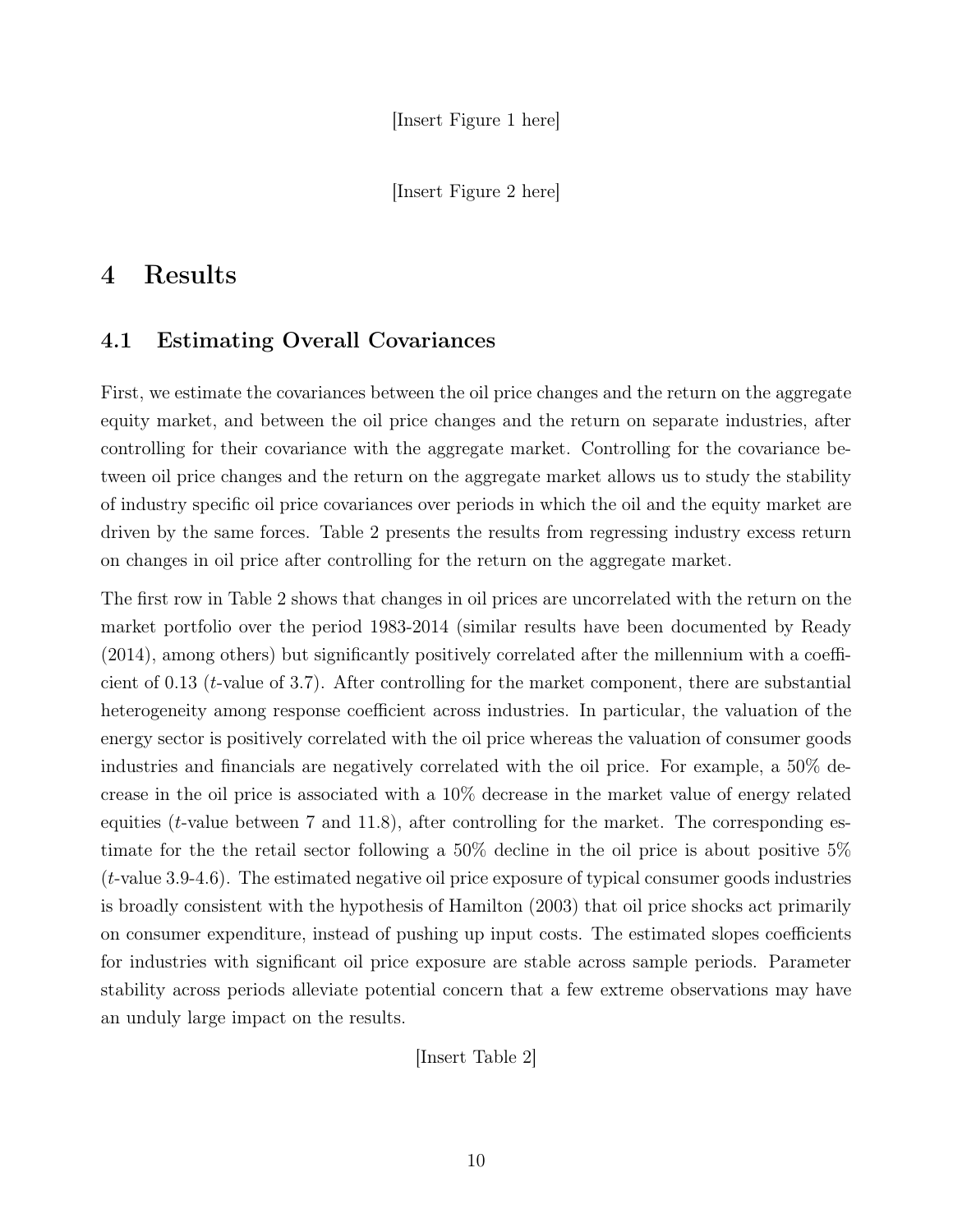### 4.2 Oil Prices and Industry Profitability

Competitive equity prices reflect forecasts of future profits discounted at the equilibrium discount rate. Consequently, prices can move unexpectedly either because investors update their expectations of future cash flows, or change the risk premia they use to discount these cash flows, or both. Table [3](#page-25-0) presents the results from estimation of the VAR for the aggregate market portfolio. Consistent with previous research (see e.g., [Campbell, 1991\)](#page-18-3) discount rate news is about twice as volatile as cash flow news for the market portfolio. Moreover, cash-flow and discount-rate news are weakly negatively correlated. The negative correlation between discount-rate and cash-flow news reflects that, on average, good news about future cash flows are accompanied by modest decline in discount rate.

Panel A reports VAR coefficient estimates, and Panels B and C describe how the first principal component used in the VAR is related to its component. As reported in Table [3,](#page-25-0) two out of our three state variables have predictive power in forecasting excess return at the quarterly horizon. The excess return has an insignificant autocorrelation coefficient of 0.064, indicating little degree of momentum. Moreover, a high dividend-to-price ratio (dp) predicts high future excess returns whereas the first principal component is negatively correlated with future excess return. The  $R^2$  is about 6.0 and the F-test that all the predictors are jointly insignificant is rejected at the one percent level. The remaining rows in the VAR system show that the predictive variables are fairly persistent processes with modest degree of co-dependence. Panel C reports the  $R<sup>2</sup>$  from regressing the first principal component on its component. The Panel shows that the term spread (tms) is the most influential factor whilst the stock variance (svar) is the least.

#### [Insert Table [3\]](#page-25-0)

The portfolio-level VARs are presented in Table [4.](#page-26-0) The main results can be summarized as follows. The industry-specific VARs have all some predictive power in forecasting excess return at the quarterly horizon. Moreover, the lagged coefficients on both the industry specific dividendto-price ratio (dp) and the first principal component have the same sign for all industries. The  $R<sup>2</sup>$  for the predictive regressions ranges from about 0.02–0.06 and the p-value of the F-test that all the predictors are jointly insignificant is rejected at the 10 percent significant level for all industries.

[Insert Table [4\]](#page-26-0)

It is well-known that estimates of persistent  $AR(1)$  coefficients may be biased downwards in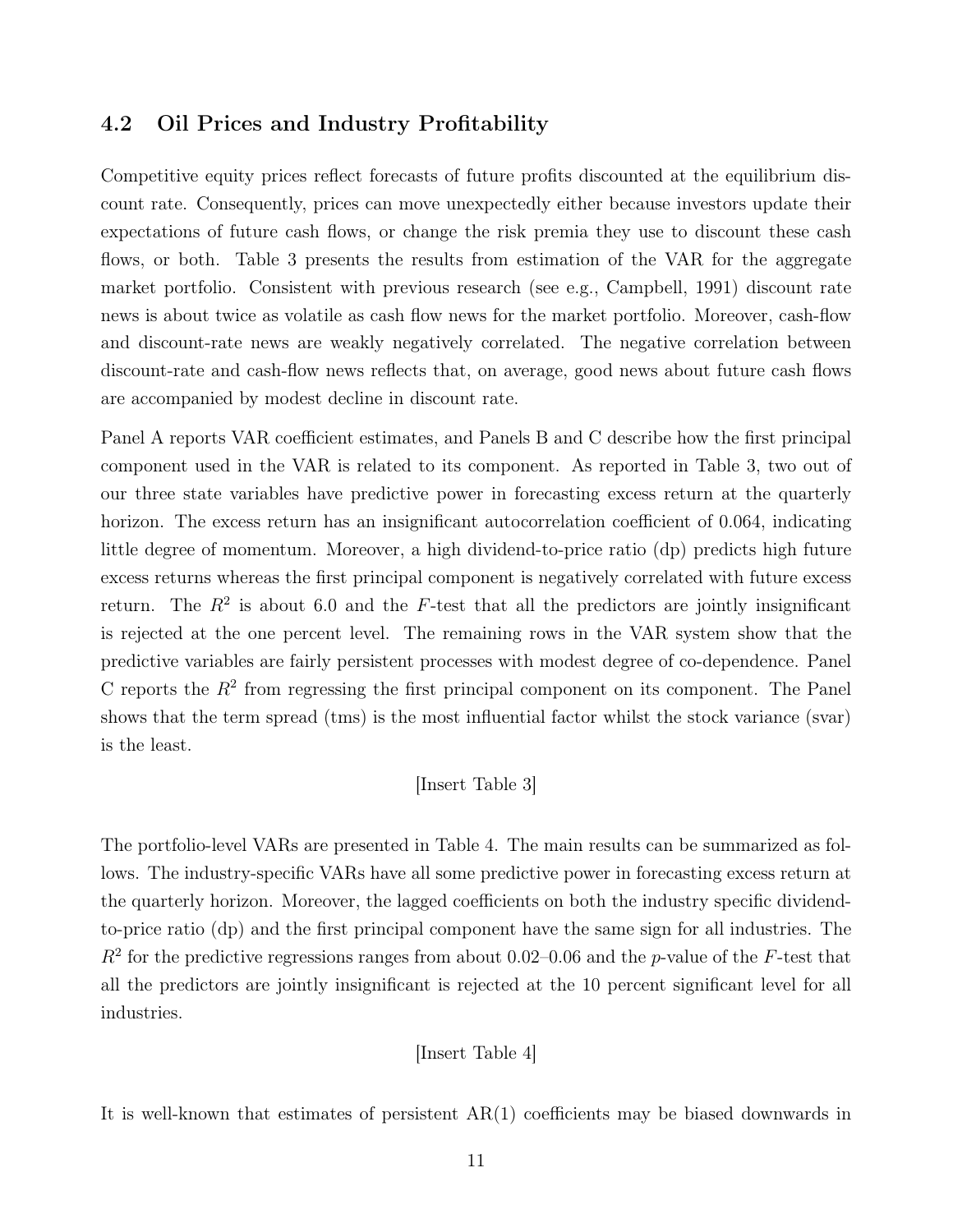finite samples. The dividend-to-price ratio we use in the VAR is both persistent and their innovations are correlated with returns, which causes bias in the estimates of predictive regressions [\(Stambaugh, 1999\)](#page-20-14). In an important endeavor of addressing whether the Stambaugh bias have material impact on the estimated discount-rate and cash-flow news [Campbell et al.](#page-19-12) [\(2010\)](#page-19-12) reestimated their VAR system 2500 times. They find that the VAR coefficients are modestly biased, but that the bias have immaterial effect on their estimates of cash-flow and discount-rate news. We follow their approach and do not correct for the potential the bias.

Table [5](#page-27-0) reports the results from estimating the discount-rate and the cash-flow exposure of commodity equity as well as for the market portfolio for the period 1983-2014, and the two subperiods 1983-1999, and 2000-2014.

#### [Insert Table [5\]](#page-27-0)

The relation between changes in oil prices and future profitability is very stable across the sample periods with an estimate of negative −0.06. The negative cash-flow component implies that increasing oil prices have a negative impact on long-run profitability in the United States equity market. As a result of the stable cash-flow component, the change in the sign of the covariance between changes in oil prices and the return on the market portfolio before and after the millennium must stem from the discount factor component. Table [5](#page-27-0) shows that for the period 1983-1999, increasing oil prices were associated with raising discount rates, whereas for the period after 2000, increasing oil prices were associated with declining discount rates. Figure [3](#page-29-1) shows the price reaction for the US equity market following a 50% decline in the oil price as a function of time.

#### [Insert Figure [3](#page-29-1) here]

The slowly increasing cumulative log return function reflects that declining oil prices over time are associated with higher profitability. The dashed line shows the same impulse response but estimated using oil price data from the period 2000-2015. The impulse response shows that the recent positive covariance between oil prices and the US equity market comes from the discount rate component. The more long-term consequences of changing oil prices for profitability have remained unchanged.

The estimates for the four industries reveal a similar pattern. The estimated relation between changes in oil prices and expected industry profitability is both industry specific and relatively stable over time. Not surprisingly, a negative oil-price shock is associated with lower future profitability for oil and energy producers. More interestingly, there is a strong positive effect for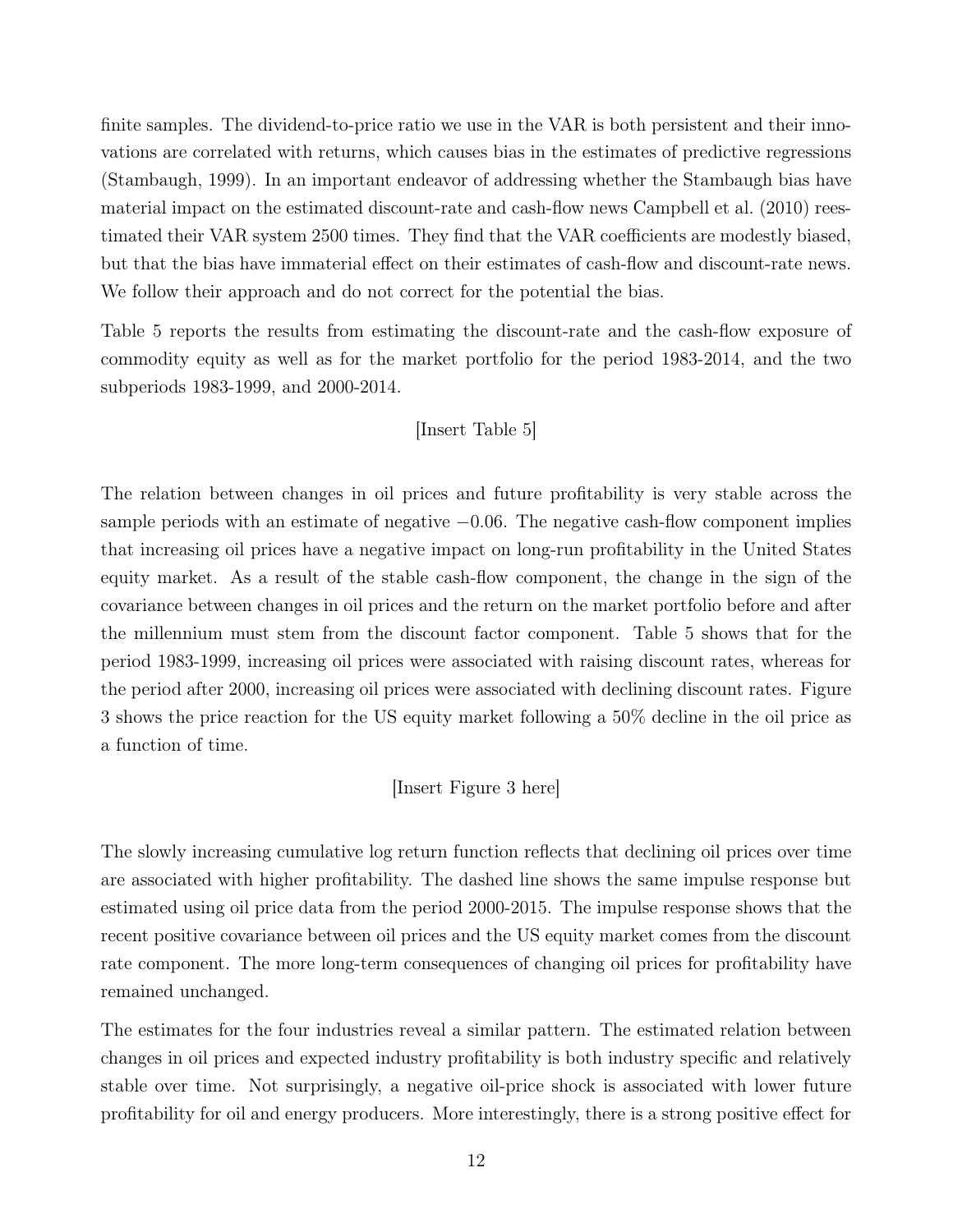future profitability for producers of non-durable goods, retail and wholesale, and the financial industry. The estimated relation between changes in oil prices and industry discount rate is less industry specific and highly period dependent. Figure [4](#page-30-0) shows the the price reaction for four industries following a 50% decline in the oil price as a function of time (energy sector is at the top left, the retail sector is at the top right, nondurable consumption goods industries are at the bottom left, and the financial sector is at the bottom right. The figure shows that profitability dynamics of changes in oil pries are stable over time and highly industry specific.

[Insert Fig [4](#page-30-0) here]

## 5 Application to Asset Allocation

When returns are predictable, contemporaneous covariances are unsatisfactory risk measures for investment periods that exceeding one period. The reasons is that with stationary discount rates, increases in discount rates (risk premium) in the current period will be followed by higher expected returns in the future. In contrast, negative news about future cash flows are permanent wealth loss independent of the investment horizon. Distinguishing between discountrate and cash-flow risk is therefore essential for portfolio considerations, in particular for owners of de-facto non-tradable commodity wealth.

In this section, we use our estimates of discount-rate exposure and cash-flow exposure of equity portfolios to compute both optimal deviation from initial allocation between equity and bonds, and optimal deviations from market weights given that the market portfolio is mean-variance efficient. For the same reasons as mentioned above, oil wealth is an interesting example of a non-tradable asset for several reasons. First, it is arguably one of the worlds most important commodities and subject to substantial price fluctuations. Second, for regulatory reasons, the ownership is aøø usually highly regulated and anchored to the country in which the oil extraction takes place. Together this makes oil important, oil reserves risky, and de facto non-tradable.<sup>[7](#page-12-0)</sup>

<span id="page-12-0"></span><sup>7</sup>Whether the composition of investors' equity-portfolios can improve the long-run risk-return ratio of total wealth for investors with substantial oil reserves may be in particular interest to oil-rich countries. Over the past decades, many oil-rich countries (Norway, the United Arab Emirates, etc.) have established large sovereign wealth funds (SWFs) from the oil income. The official objectives of many SWFs were to share the value of a non-renewable resource among an undefined number of future generations, and to provide diversification from commodity price risk. As of July 2014, natural resource funds hold approximately \$4.0 trillion in assets<sup>[8](#page-0-0)</sup>, equivalent to about 30% of the US stock market. Empirical research shows that the SWFs tend to invest in large foreign firms, often in the finance and energy sectors, with low diversification and poor medium term performance [\(Bernstein et al., 2013;](#page-18-11) [Chhaochharia and Laeven, 2009;](#page-19-13) [Dyck and Morse, 2011;](#page-19-14) [Bortolotti et al.,](#page-18-12) [2015\)](#page-18-12).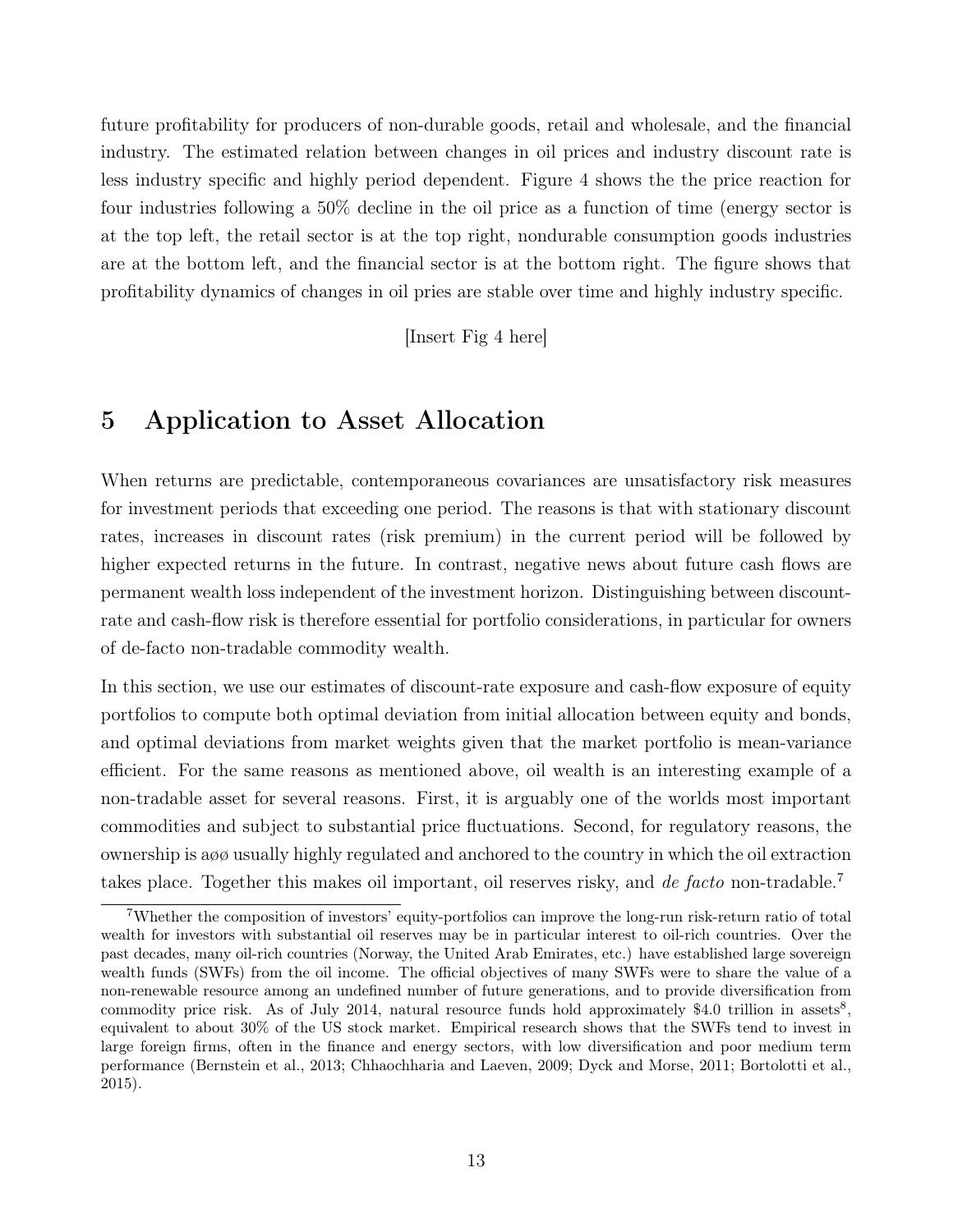#### 5.1 The Setup

We focus on a marginal investor with non-tradable oil wealth who follows a buy-and-hold strategy over different holding periods. The impact of return predictability on portfolio choice for static buy-and-hold investors is very close to investors who myopically rebalance [\(Barberis,](#page-18-13) [2000\)](#page-18-13). Our asset space consists of N tradable  $(TR)$  and 1 non-tradable asset  $(NT)$ . The vector  $\alpha$  and the scalar  $\omega$  denote investor's positions in the tradable and non-tradable assets as fractions of initial financial wealth  $(FW)$ . Total wealth  $(W_{TOT})$  is therefore related to financial wealth (FW) and non-tradable wealth (NTW) through  $W_{TOT} = (1 + \omega)FW$  where  $\omega = NTW \times FW^{-1}$ . The investor's portfolio constraint applies de facto only to the positions in tradable assets.

### 5.2 The Equity Share

In this context, at time  $t$ , the investor's asset demand is given by the following s-period portfolio problem

$$
\max_{\alpha_{s,t}} \left\{ E[FW_{t+s}] - \frac{1}{2} \gamma Var[FW_{t+s}] \right\} \tag{11}
$$

subject to

$$
FW_{t+s} = \underbrace{FW_t[(1 + R_{f,t+s}) + \alpha' \mu_{TR}]}_{\text{Value of Tradeble Assets}} + \underbrace{FW_t[\omega R_{nt,t+s}]}_{\text{Value of Non-Tradeable Assets}}
$$

Here,  $\alpha_{s,t}$  is the vector of portfolio weights in tradable assets and  $\gamma$  is the coefficient of risk aversion. Denote  $\mu_{TR} \equiv E[r_e]$  as the vector of excess return on tradable assets,  $\Sigma_{TR} \equiv E[(r_e + r_e)]$  $(\mu_{TR})$  $(r^e - \mu_{TR})'$  as the variance-covariance-matrix of tradable assets, and let  $\Sigma_{TR,NT}$  be a vector of covariances between returns on tradable and the non-tradable assets. In this setup, the investor's optimal portfolio weights are

<span id="page-13-0"></span>
$$
\alpha = \gamma^{-1} \Sigma_{TR}^{-1} \mu_{TR} - \Sigma_{TR}^{-1} \Sigma_{TR,NT} \omega \tag{12}
$$

The first term in Equation [\(12\)](#page-13-0) represents the weights in the mean variance efficient portfolio, whilst the second component represents the hedging demand induced by investor's non-tradable asset. Because the financial market portfolio is mean variance efficient, Equation [\(12\)](#page-13-0) collapses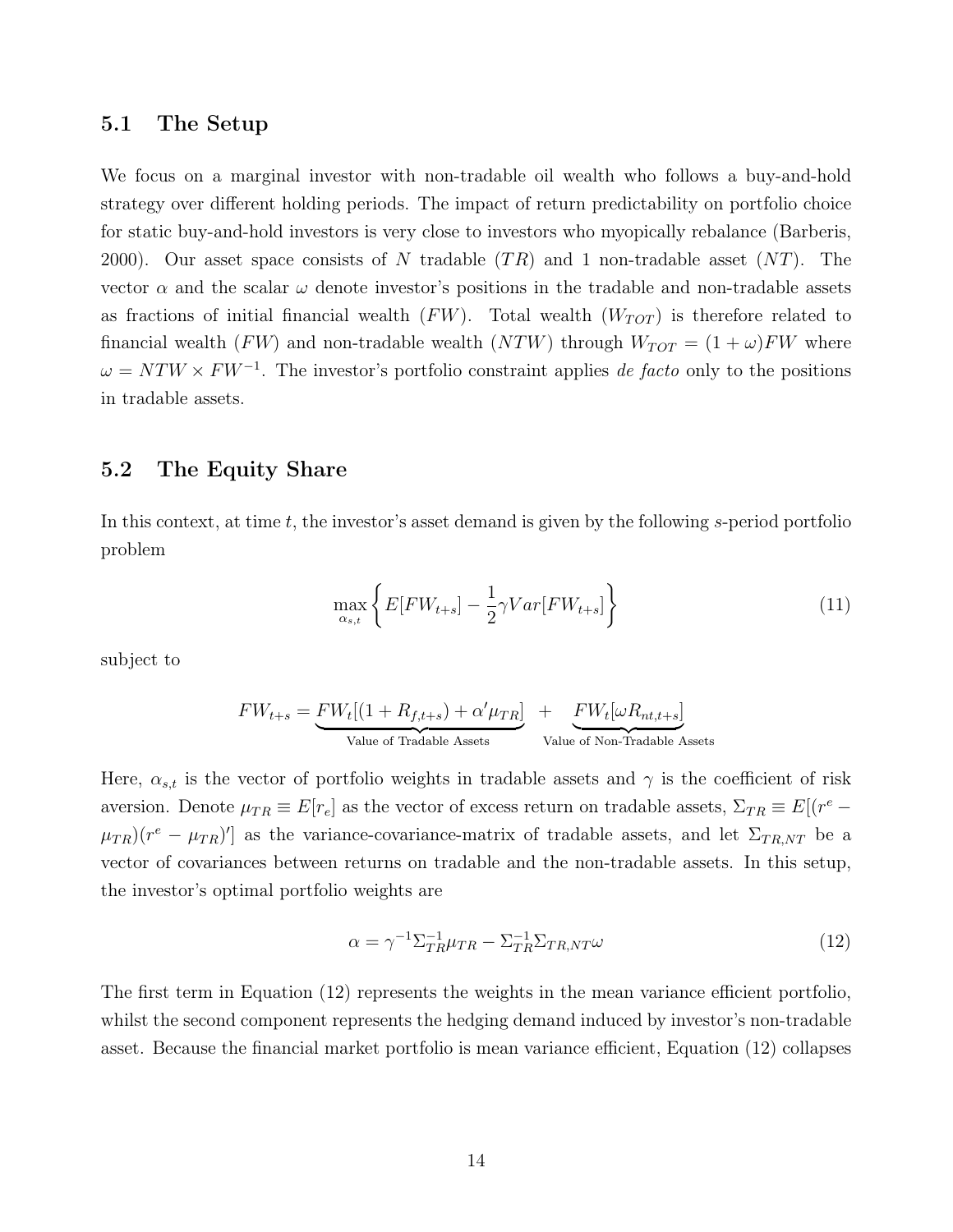to standard two-fund separation plus an adjustment for non-tradable income

<span id="page-14-0"></span>
$$
\alpha = \gamma^{-1} \frac{\mu_M^e}{\sigma_M^2} - \omega \frac{\sigma_O^2}{\sigma_M^2} \beta_{MO}
$$
\n(13)

where  $\beta_{MO} \equiv \frac{Cov(r_{Mt}^e, \Delta o_t)}{Var(\Delta o_t)}$  $\frac{\partial v(r_{Mt},\Delta o_t)}{\partial \alpha r(\Delta o_t)}$  represents the regression coefficient from regressing log excess return of the market portfolio  $(r_{Mt}^e)$  on log changes in prices of the non-tradable asset  $(\Delta op_t)$ . Substituting the decomposition in Equation [\(5\)](#page-5-0) into Equation [\(13\)](#page-14-0) gives

<span id="page-14-1"></span>
$$
\alpha = \gamma^{-1} \frac{\mu_M^e}{\sigma_M^2} - \omega \frac{\sigma_O^2}{\sigma_M^2} \left( \beta_{MO,CF} - \beta_{MO,DR} \right) \tag{14}
$$

Equation [\(14\)](#page-14-1) shows that the investment horizon impacts the equity share directly. Long-term buy-and-hold investors ignoring temporary changes in prices should focus on the permanent component of the covariance  $(\beta_{MO,CF})$ . That is, how the value of the non-tradable asset covary with the expected profitability of the equity market. Figure [5](#page-31-0) shows the risky share for an investor with the same amount of wealth in non-tradable and financial wealth (i.e.,  $\omega = 1$ ) that would have an equity share of 50% in the absence of non-tradable assets using data from three different sample periods. The relative variance of oil and the equity market, which is calibrated to mach the period 1983-2014, equals about 4.

#### [Insert Figure [5](#page-31-0) here]

Investors with substantial de facto non tradable oil-revenue wealth should hold a larger proportion of equities than an investor with no non-tradable oil wealth. The reason is that oil wealth is negatively correlated with the long-run profitability of the economy. Interestingly, the portfolio suggested portfolio adjustment is remarkably stable over time. The largest difference between any of the three sample periods is only 0.03.

### 5.3 Composition of the Equity Portfolio

Yet the market portfolio is mean variance efficient, when different components of the market portfolio exhibit disparate sensitivity to fluctuations in commodity prices, investors with nontradable commodity assets may improve the risk-return tradeoff of total wealth by deviating from market weights in the financial portfolio. Deviations depends on the investment horizon. If we for simplicity assume that the funds stemming from the underweighting are invested in the market portfolio, optimal deviation from the market weight reflects a trade off between two variances. The reduction in variance comes from removing a fraction of the industry with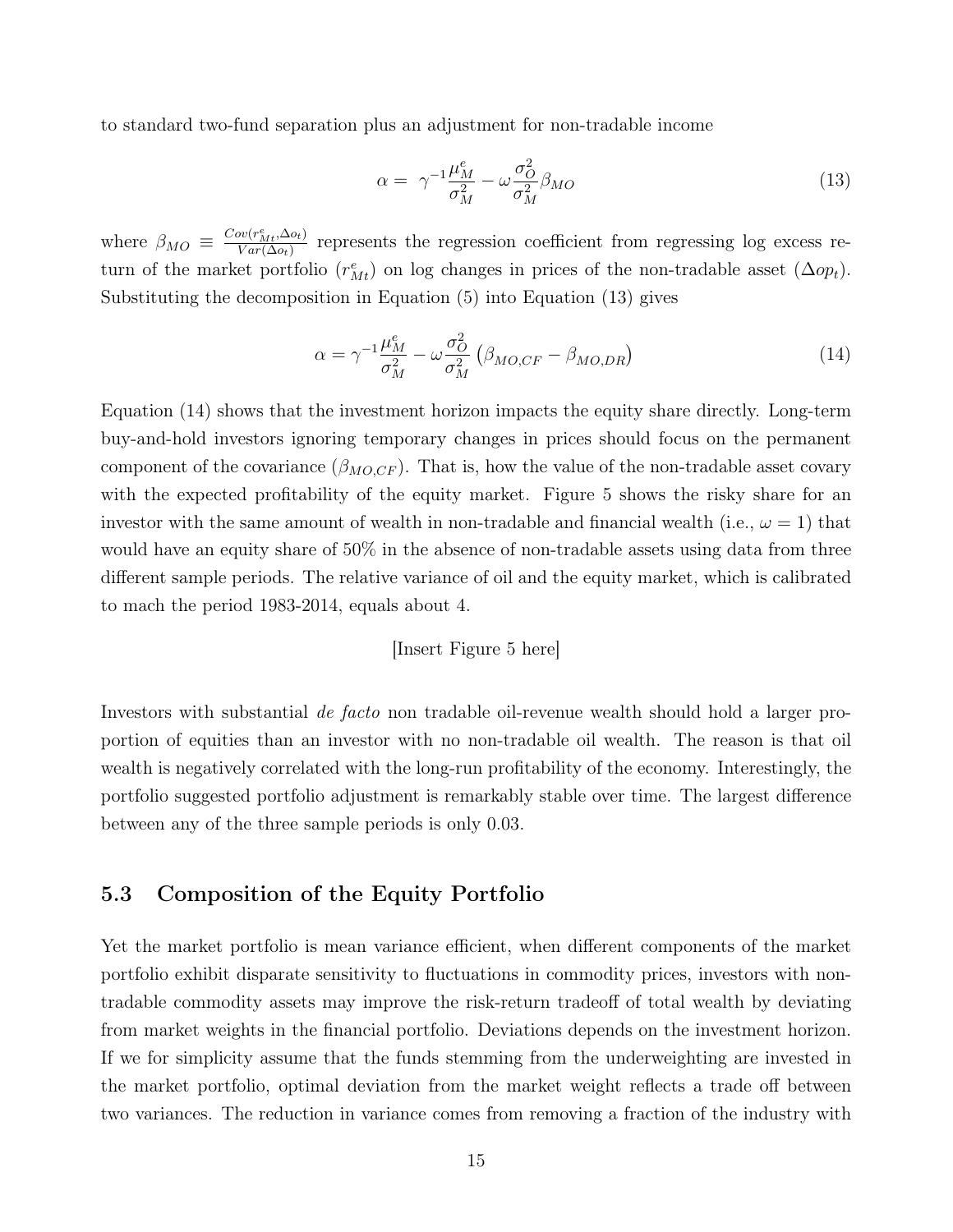the highest correlation with the non-tradable asset from the financial portfolio whereas the additional variance comes from the efficiency loss caused by deviating from market weights, and the additional variance resulting from a potential non-zero covariance between the market portfolio and the non-tradable asset. Formally, it solves

<span id="page-15-0"></span>
$$
\min_{\tilde{\alpha}} \left( \left( \sigma^2 (\tilde{\alpha} r_M + \omega \Delta O) + \sigma^2 (-\tilde{\alpha} r_H + \omega \Delta O) \right), 0 \right) \tag{15}
$$

with the solution to Equation  $(15)$  given by

$$
\tilde{\alpha} = \psi \omega (\beta_{HO} - \beta_{MO}) \tag{16}
$$

where  $\beta_{jO} \equiv \frac{Cov(r_{jt}^e, \Delta op_t)}{Var(\Delta op_t)}$  $\frac{\partial v(r_{jt}, \Delta op_t)}{\partial \alpha(r(\Delta op_t))}$  represents the regression coefficient from regressing log excess return of portfolio j on changes in log prices of the non-tradable asset  $(\Delta op_t)$ ,  $\psi \equiv \left(\frac{\sigma_O^2}{\sigma_M^2}\right) \left(\frac{R2}{1-R}\right)$  $\frac{R2}{1-R2}$ ) is a constant that scales deviation from market weights according to the relative variance between the non-tradable asset and the market portfolio, and the amount of idiosyncratic risk in the hedge portfolio. R2 is the coefficient of determination from a regression of the hedge-portfolio  $(H)$  on the market portfolio  $(M)$ . Substituting the decomposition in Equation [\(5\)](#page-5-0) into Equation [\(13\)](#page-14-0) gives

<span id="page-15-1"></span>
$$
\alpha = -\psi \omega \left( \beta_{HO,CF} - \beta_{MO,CF} \right) \tag{17}
$$

Figure [6](#page-31-1) illustrates the optimal deviations from market weights that comes out of Equation [\(17\)](#page-15-1) for four different industries using data from the period 1983-2014 for an investor with the same amount of wealth in non-tradable and financial wealth (i.e.,  $\omega = 1$ ).

#### [Insert Figure [6](#page-31-1) here]

Not surprisingly, investors with large oil assets show take out the energy sector from their portfolio. More interestingly, these investors should also invest considerably more in typical consumer goods industries. The retail sector is particularly attractive because of both a relatively high negative cash-flow exposure and little residual risk in the portfolio (i.e., a regression of the retail portfolio on the market portfolio gives an  $R2$  above 0.7). The  $R2$  is directly related to the amount of idiosyncratic risk in the hedge portfolio. The elasticity of the optimal deviation from market weight ( $\tilde{\alpha}$ ) with respect to R2 is the fraction  $\frac{\tilde{\alpha}}{(1-R2)}$ . Using this elasticity, a reduction in the  $R2$  of  $20\%$  (from 0,7 to 0,56 for the case of oil) reduces optimal deviation with approx.  $1/1.2-1 \approx 17\%$ . Similarly, an increase of 20% will increase the optimal deviation with  $1/0.8 - 1 \approx 25\%.$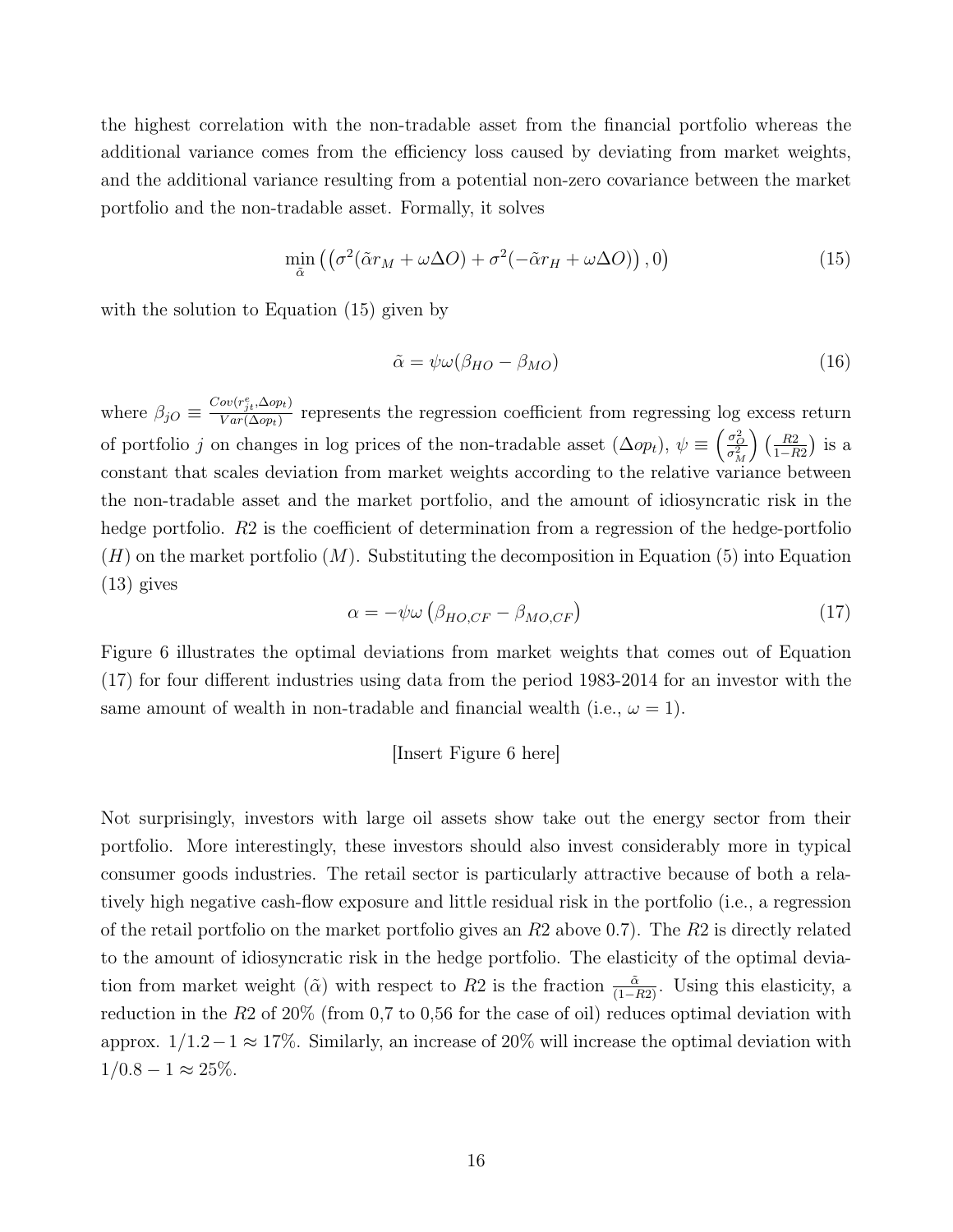## 6 Conclusion

Changes in commodity prices may be related to both changes in risk premia and to the longrun aggregate level of economic activity and long-run profitability of different industries. Since at least [Hansen and Singleton](#page-20-1) [\(1983\)](#page-20-1), asset pricing researchers have strived to simultaneously account for prices and quantities. The majority of the research since then have attempted to account for prices given the dynamics of quantities. In this paper we build on some of these contributions to identify information about future quantities given price changes. In particular, using equity markets data and modern asset pricing methodology we separate two effects of changes in commodity prices: the long-run effect on profitability and the immediate effect on risk premia and how these profits are discounted.

Applying this methodology to the oil market, which is the world's largest commodity market, and the U.S. equity market, which is the world's largest equity market, we find that most of the short-run equity price movements associated with oil-price news can be accounted for by discount-factor effects. The discount-factor effects are, however, unstable. The long-run cash-flow, or profitability, effects are in general both more stable and statistically significant. A positive shock to oil prices are associated with lower overall expected profitability of the aggregate of listed companies.

Analyzing the effect on industry level, we find again that most of the immediate movements in equity prices following an unexpected oil-price change are due to changes in risk premia, ie. in the discount factor. Again, the long-run profitability, or cash flow, effects are more stable and statistically significant. Non surprisingly, the expected profitability of the oil and energy industry is positively related to non-expected increases in the oil price. Perhaps more interestingly, the profitability of producers of non-durable goods, of retail and wholesale, and of the financial industry seem all to be negatively related to oil-price increases.

In addition to being a contribution to a deeper understanding of the workings of the macroeconomy, these findings may also be important for financial portfolio considerations. For an investor with substantial *de facto* non-tradable commodity wealth, these results have implications for composition of the financial tradable portfolio, both for the overall equity-bond allocation and for the composition of the equity portion of the portfolio.

Again, applying our methodology to the oil market and the US financial markets, an investor with substantial *de facto* non tradable oil-revenue wealth may consider holding a larger proportion of equities than an investor with no non-tradable oil wealth. The reason is that oil wealth is negatively correlated with the expected long-run profitability of the economy. This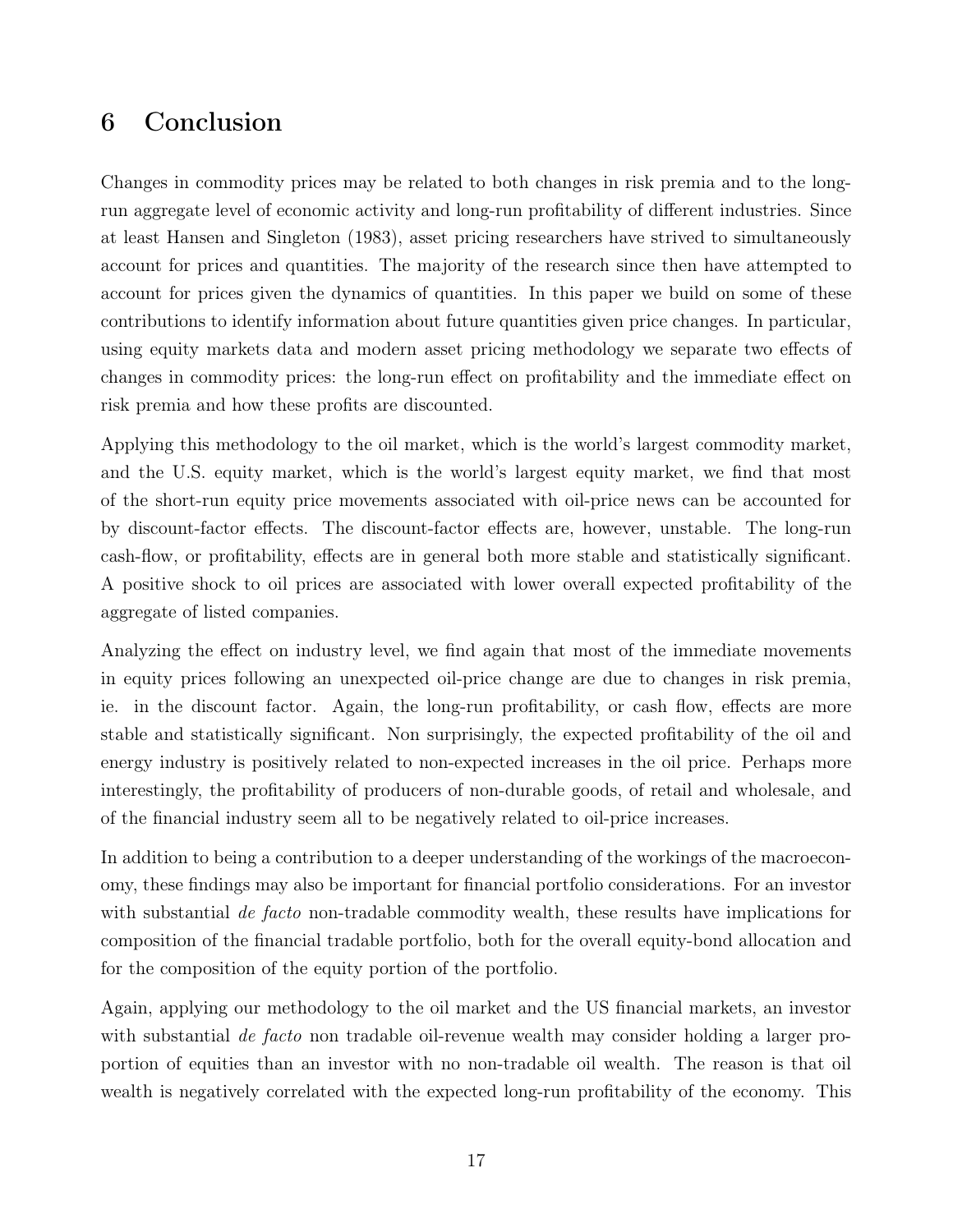investor should also, almost trivially, decrease her or his exposure to the oil and energy industry. More interestingly, her or his potential gains from increasing the exposure to producers of non-durables, retail and wholesale, and the financial industry are larger than the gains from reducing the exposure to oil and energy.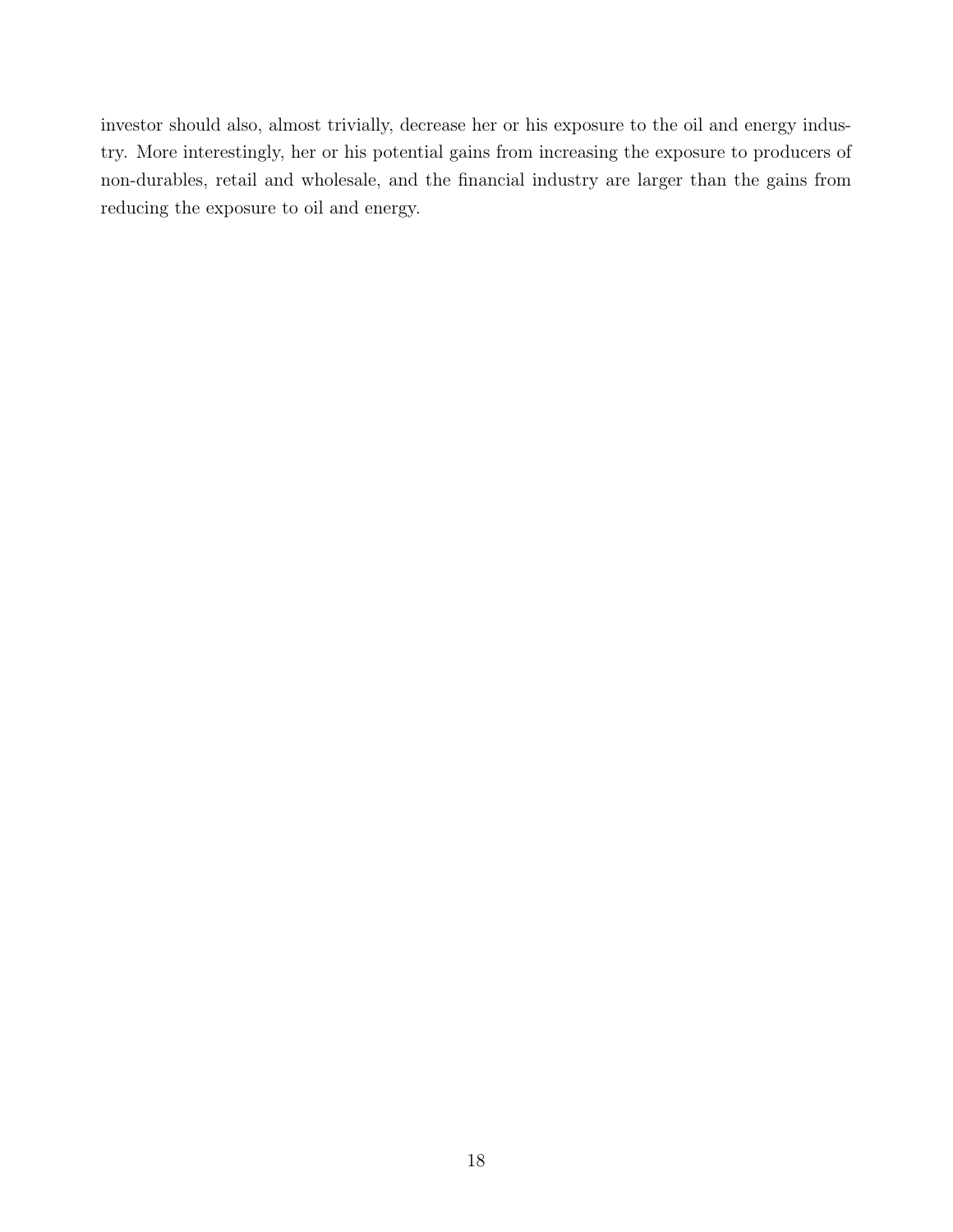## References

- <span id="page-18-5"></span>Aastveit, K. A., Bjørnland, H. C., and Thorsrud, L. A. (2014). What drives oil prices? Emerging versus developed economies. Journal of Applied Econometrics, pages 1099–1255.
- <span id="page-18-9"></span>Bansal, R., Dittmar, R. F., and Lundblad, C. T. (2005). Consumption, dividends, and the cross-section of equity returns. Journal of Finance, 60(4):1639–1672.
- <span id="page-18-10"></span>Bansal, R. and Kiku, D. (2011). Cointegration and long-run asset allocation. *Journal of* Business  $\mathcal{B}$  Economic Statistics, 29(1).
- <span id="page-18-0"></span>Bansal, R. and Yaron, A. (2004). Risks for the long run: A potential resolution of asset pricing puzzles. Journal of Finance, 59(4):1481–1509.
- <span id="page-18-13"></span>Barberis, N. (2000). Investing for the long run when returns are predictable. Journal of Finance, 55:225–264.
- <span id="page-18-1"></span>Barro, R. J. (2006). Rare disasters and asset markets in the twentieth century. *Quarterly* Journal of Economics, 121(3):823–866.
- <span id="page-18-7"></span>Benzoni, L., Collin-Dufresne, P., and Goldstein, R. S. (2007). Portfolio choice over the life-cycle when the stock and labor markets are cointegrated. *Journal of Finance*, 62(5):2123–2167.
- <span id="page-18-4"></span>Bernanke, B. S. and Kutter, K. N. (2005). What explains the stock market's reaction to Federal Reserve policy? Journal of Finance, 60(3):1221–1257.
- <span id="page-18-11"></span>Bernstein, S., Lerner, J., and Schoar, A. (2013). The investment strategies of sovereign wealth funds. Journal of Economic Perspectives, 27(2):219–238.
- <span id="page-18-6"></span>Bodie, Z., Merton, R. C., and Samuelson, W. F. (1992). Labor supply flexibility and portfolio choice in a life-cycle model. Journal of Economic Dynamics and Control, 16:427–449.
- <span id="page-18-12"></span>Bortolotti, B., Fotak, V., and Megginson, W. L. (2015). The sovereign wealth fund discount: Evidence from public equity investments. Review of Financial Studies.
- <span id="page-18-8"></span>Campbell, J., Giglio, S., and Polk, C. (2013). Hard times. Review of Asset Pricing Studies,  $3(1):95-132.$
- <span id="page-18-2"></span>Campbell, J. Y. (1987). Stock returns and the term structure. Journal of Financial Economics, 18(2):373–399.
- <span id="page-18-3"></span>Campbell, J. Y. (1991). A variance decomposition for stock returns. Economic Journal, 101(405):157–179.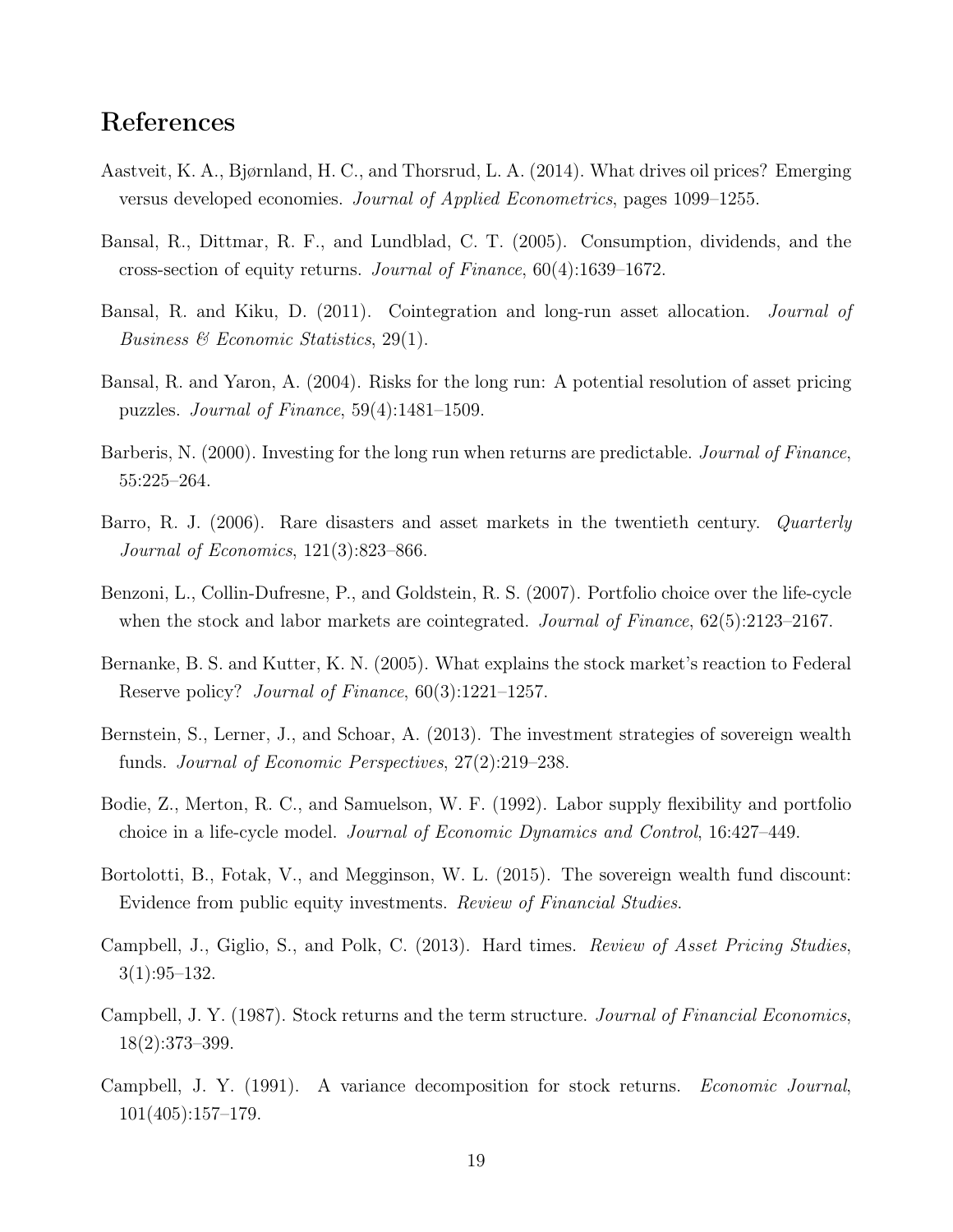- <span id="page-19-1"></span>Campbell, J. Y. and Cochrane, J. H. (1999). By force of habit: A consumption-based explanation of aggregate stock market behavior. Journal of Political Economy, 107:205–251.
- <span id="page-19-4"></span>Campbell, J. Y. and Mei, J. (1993). Where do betas come from? Asset price dynamics and the sources of systematic risk. Review of Financial Studies, 6(3):567–592.
- <span id="page-19-12"></span>Campbell, J. Y., Polk, C., and Vuolteenaho, T. (2010). Growth or glamour? Fundamentals and systematic risk in stock returns. Review of Financial Studies, 23(1):305–344.
- <span id="page-19-3"></span>Campbell, J. Y. and Shiller, R. J. (1988). Stock prices, earnings, and expected dividends. Journal of Finance, 43(3):661–676.
- <span id="page-19-8"></span>Campbell, J. Y. and Vuolteenaho, T. (2004). Bad beta, good beta. American Economic Review, 94(5):1249–1275.
- <span id="page-19-6"></span>Casassus, J. and Higuera, F. (2011). Stock Return Predictability and Oil Prices. Documentos de Trabajo 406, Pontificia Universidad Católica de Chile.
- <span id="page-19-13"></span>Chhaochharia, V. and Laeven, L. (2009). The investment allocation of sovereign wealth funds. Mimeo, University of Miami.
- <span id="page-19-9"></span>Chiang, I.-H. E., Hughen, W. K., and Sagi, J. S. (2014). Estimating oil risk factors using information from equity and derivatives markets. Journal of Finance.
- <span id="page-19-5"></span>Driesprong, G., Jacobsen, B., and Maat, B. (2008). Striking oil: Another puzzle? *Journal of* Financial Economics.
- <span id="page-19-14"></span>Dyck, A. I. J. and Morse, A. (2011). Sovereign wealth fund portfolios. Research Paper 11-15, Chicago Booth.
- <span id="page-19-2"></span>Fama, E. F. and French, K. R. (1988). Permanent and temporary components of stock prices. Journal of Political Economy, 96(2):246–273.
- <span id="page-19-7"></span>Gogineni, S. (2010). Oil and the stock market: An industry level analysis. The Financial  $Review, 45(4):995-1010.$
- <span id="page-19-10"></span>Goyal, A. and Welch, I. (2008). A comprehensive look at the empirical performance of equity premium prediction. Review of Financial Studies, 21(4):1455–1508.
- <span id="page-19-11"></span>Hamilton, J. D. (2003). What is an oil shock? *Journal of Econometrics*, 113(2):369–398.
- <span id="page-19-0"></span>Hansen, L. P. and Jagannathan, R. (1991). Implications of security market data for models of dynamic economies. Journal of Political Economy, 99(2):225–62.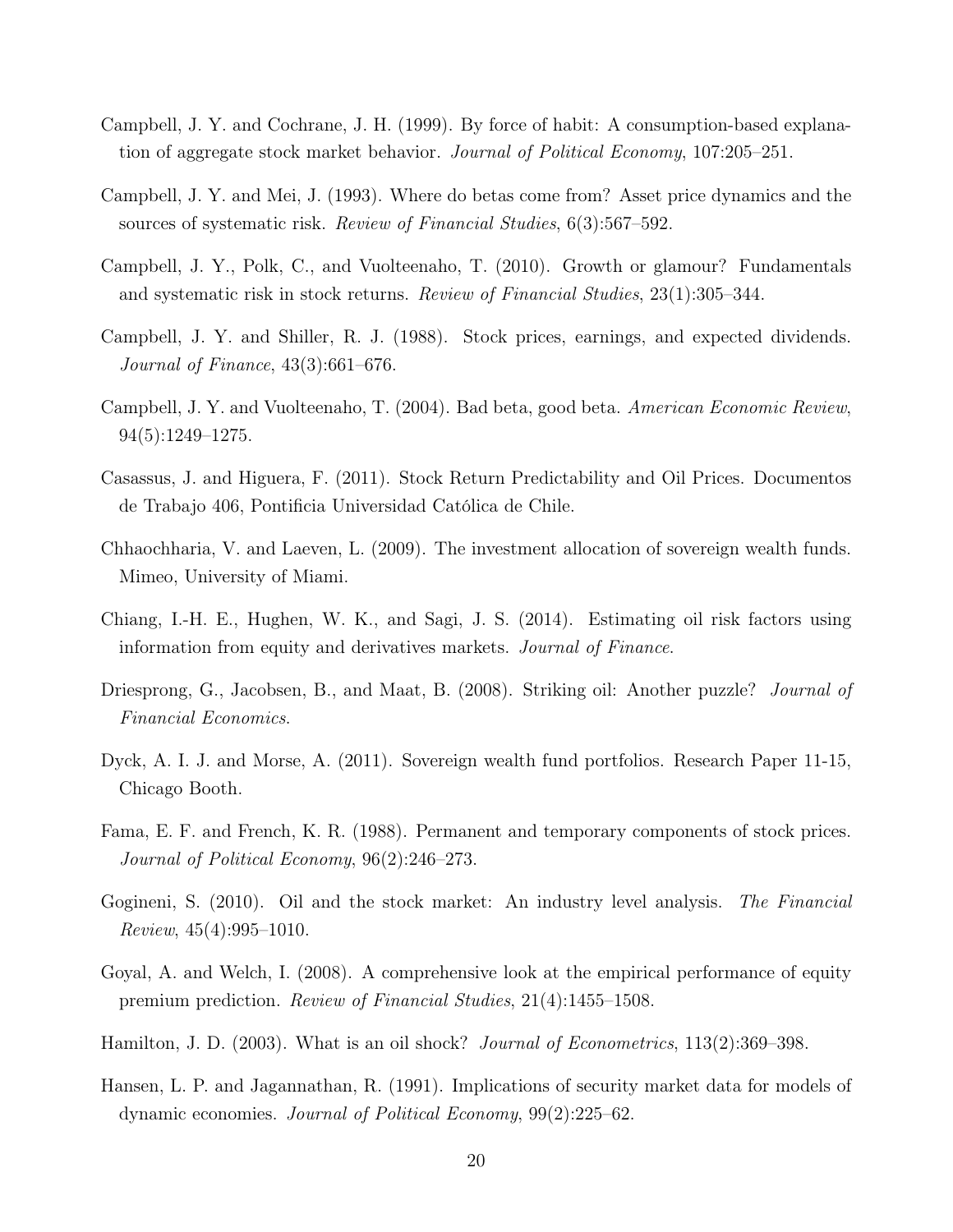- <span id="page-20-1"></span>Hansen, L. P. and Singleton, K. J. (1983). Stochastic consumption, risk aversion, and the temporal behavior of asset returns. Journal of Political Economy, 91(2):249–65.
- <span id="page-20-11"></span>Heaton, J. and Lucas, D. (1997). Market frictions, savings behavior, and portfolio choice. Macroeconomic Dynamics, 1:76–101.
- <span id="page-20-4"></span>Kilian, L. (2009). Not all oil price shocks are alike: Disentangling demand and supply shocks in the crude oil market. American Economic Review, 99(3):1053–69.
- <span id="page-20-5"></span>Kilian, L. and Park, C. (2009). The impact of oil price shocks on the U.S. stock market. International Economic Review, 50(4):1267–1287.
- <span id="page-20-7"></span>Lee, K. and Ni, S. (2002). On the dynamic effects of oil price shocks: a study using industry level data. Journal of Monetary Economics, 49(4):823–852.
- <span id="page-20-13"></span>Lettau, M. and Ludvigson, S. (2001). Consumption, aggregate wealth, and expected stock returns. Journal of Finance, 56(3):815–849.
- <span id="page-20-2"></span>Mehra, R. and Prescott, E. C. (1985). The equity premium: A puzzle. *Journal of Monetary*  $Economics, 15(2):145-161.$
- <span id="page-20-10"></span>Merton, R. C. (1969). Lifetime portfolio selection under uncertainty: The continuous time case. Review of Economics and Statistics, 51:247–257.
- <span id="page-20-8"></span>Mossin, J. (1968). Optimal multiperiod portfolio policies. Journal of Business, 41:215–229.
- <span id="page-20-6"></span>Ready, R. C. (2014). Oil prices and the stock market. Working paper, University of Rochester.
- <span id="page-20-9"></span>Samuelson, P. A. (1969). Lifetime portfolio selection by dynamic stochastic programming. Review of Economics and Statistics, 51:239–246.
- <span id="page-20-0"></span>Shiller, R. J. (1981). Do stock prices move too much to be justified by subsequent changes in dividends? American Economic Review, 71(3):421–36.
- <span id="page-20-3"></span>Sørensen, L. Q. (2009). Oil price shocks and stock return predictability. Working paper, NHH.
- <span id="page-20-14"></span>Stambaugh, R. F. (1999). Predictive regressions. Journal of Financial Economics, 54(3):375– 421.
- <span id="page-20-12"></span>Storesletten, K., Telmer, C. I., and Yaron, A. (2007). Asset pricing with idiosyncratic risk and overlapping generations. Review of Economic Dynamics, 10(4).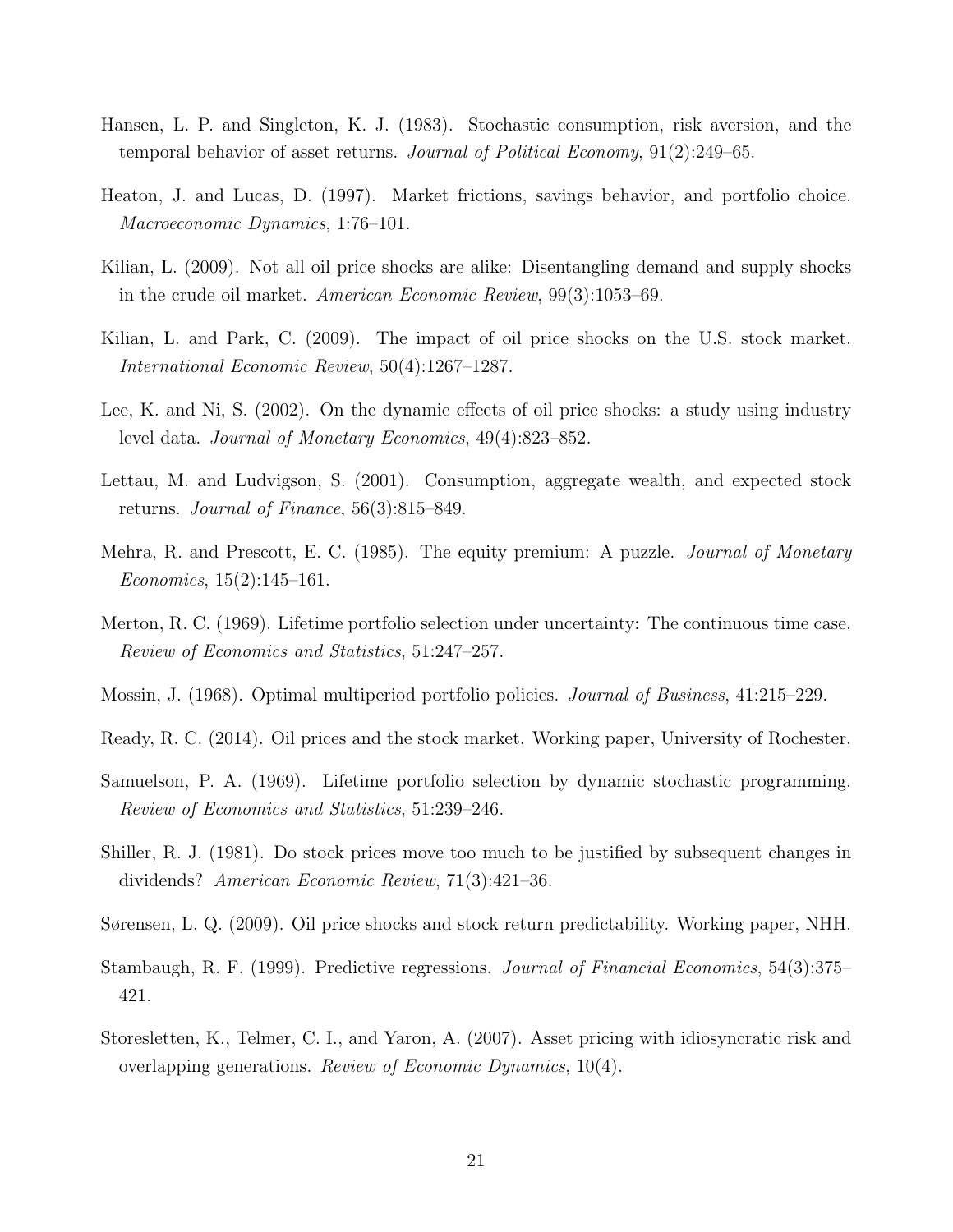- <span id="page-21-1"></span>van den Bremer, T., van der Ploeg, F., and Wills, S. (2016). The elephant in the ground: Managing oil and sovereign wealth. European Economic Review, 82:113 – 131.
- <span id="page-21-0"></span>Viceira, L. M. (2001). Optimal portfolio choice for long-horizon investors with nontradable labor income. Journal of Finance, 56(2):433–470.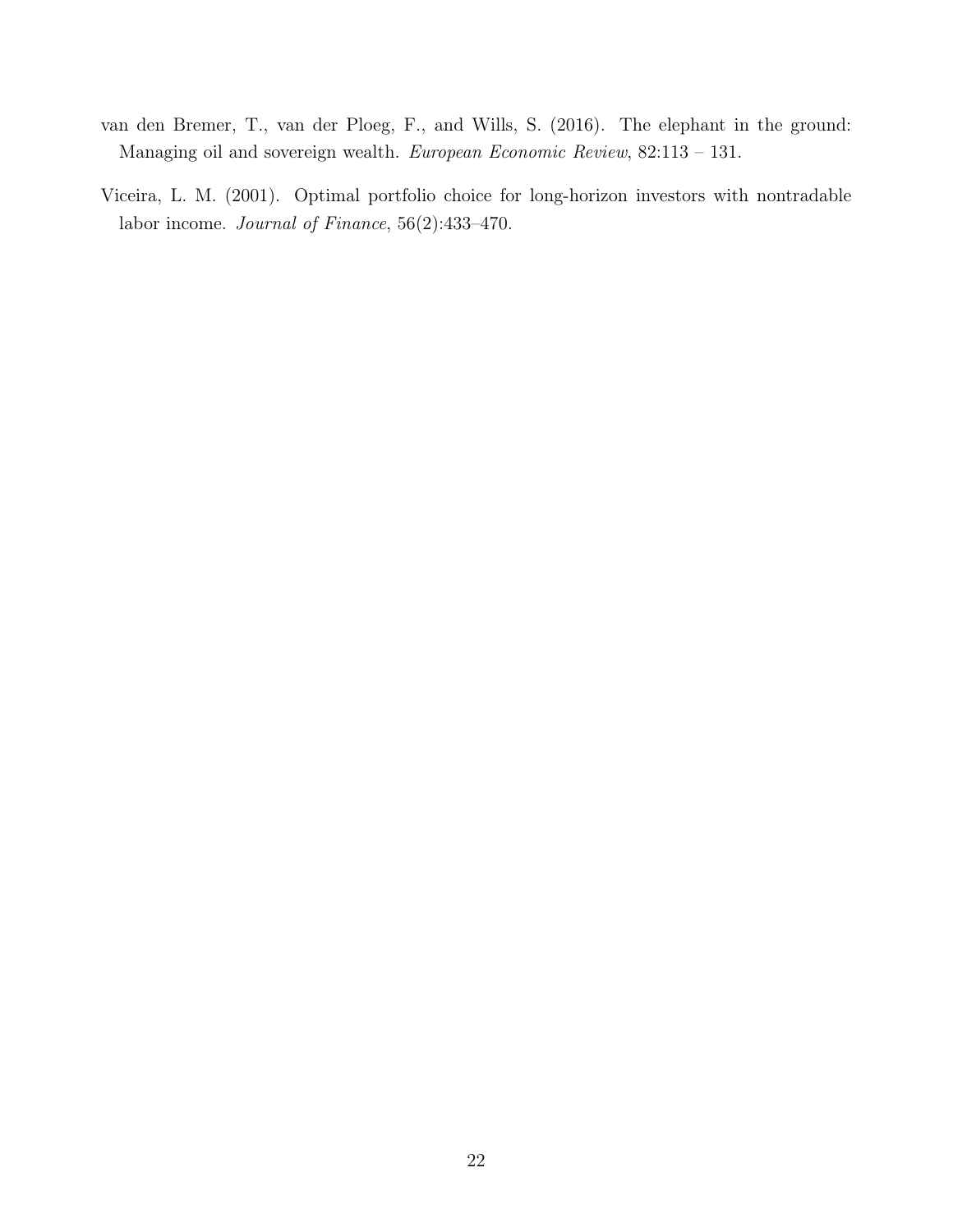## A Appendix

### A.1 Proof

Substituting (2) into the approximate return equation gives:

$$
r_{t} - E_{t-1}r_{t} = (E_{t} - E_{t-1})\left[\sum_{j=0}^{\infty} \rho^{j} \Delta d_{t+j} - \sum_{j=1}^{\infty} \rho^{j} \Delta r_{t+j}\right]
$$
  
=  $N_{CF,t} - N_{DR,t}$  (18)

Equation (4) shows that unexpected returns  $(r_t - E_{t-1}r_t)$  are linear in (discounted) revision in expectation  $(E_t - E_{t-1})$  of cash-flow growth and future excess returns. If we can predict future excess return, we can back out the cash-flow component as the residual (since we observe unexpected returns  $(r_t - E_{t-1}r_t)$ . Since the conditional expectation of future returns  $(E_{t-1}r_t)$ is linear in the predictive variables, we can use a VAR:

$$
\mathbf{X}_{t+1} = \mathbf{A_0} + \mathbf{A} \mathbf{X}_t + \mathbf{u}_{t+1} \tag{19}
$$

Now, we solve for discount rate news  $(N_{DR_{t+1}})$ :

$$
-N_{DR_{t+1}} = -(E_{t+1} - E_t) \sum_{j=1}^{\infty} \rho^j \Delta r_{t+j}
$$
  
= 
$$
-E_{t+1} \sum_{j=1}^{\infty} \rho^j \Delta r_{t+j+1} + E_t \sum_{j=1}^{\infty} \rho^j \Delta r_{t+j+1}
$$
  
= 
$$
-e_1 \sum_{j=1}^{\infty} \rho^j A^j X_{t+1} + e_1 \sum_{j=1}^{\infty} \rho^j A^{j+1} X_t
$$
  
= 
$$
-e_1 \sum_{j=1}^{\infty} \rho^j A^j (AX_t + \mathbf{u}_{t+1}) + e_1 \sum_{j=1}^{\infty} \rho^j A^{j+1} X_t
$$
  
= 
$$
-e_1 \rho A (I - \rho A)^{-1} \mathbf{u}_{t+1}
$$
  
= 
$$
-e_1 \lambda \mathbf{u}_{t+1}
$$

The function  $\lambda$  is the function that maps shocks to returns and state variables  $(\mathbf{u}_{t+1})$  to discount rate news and cash flow news.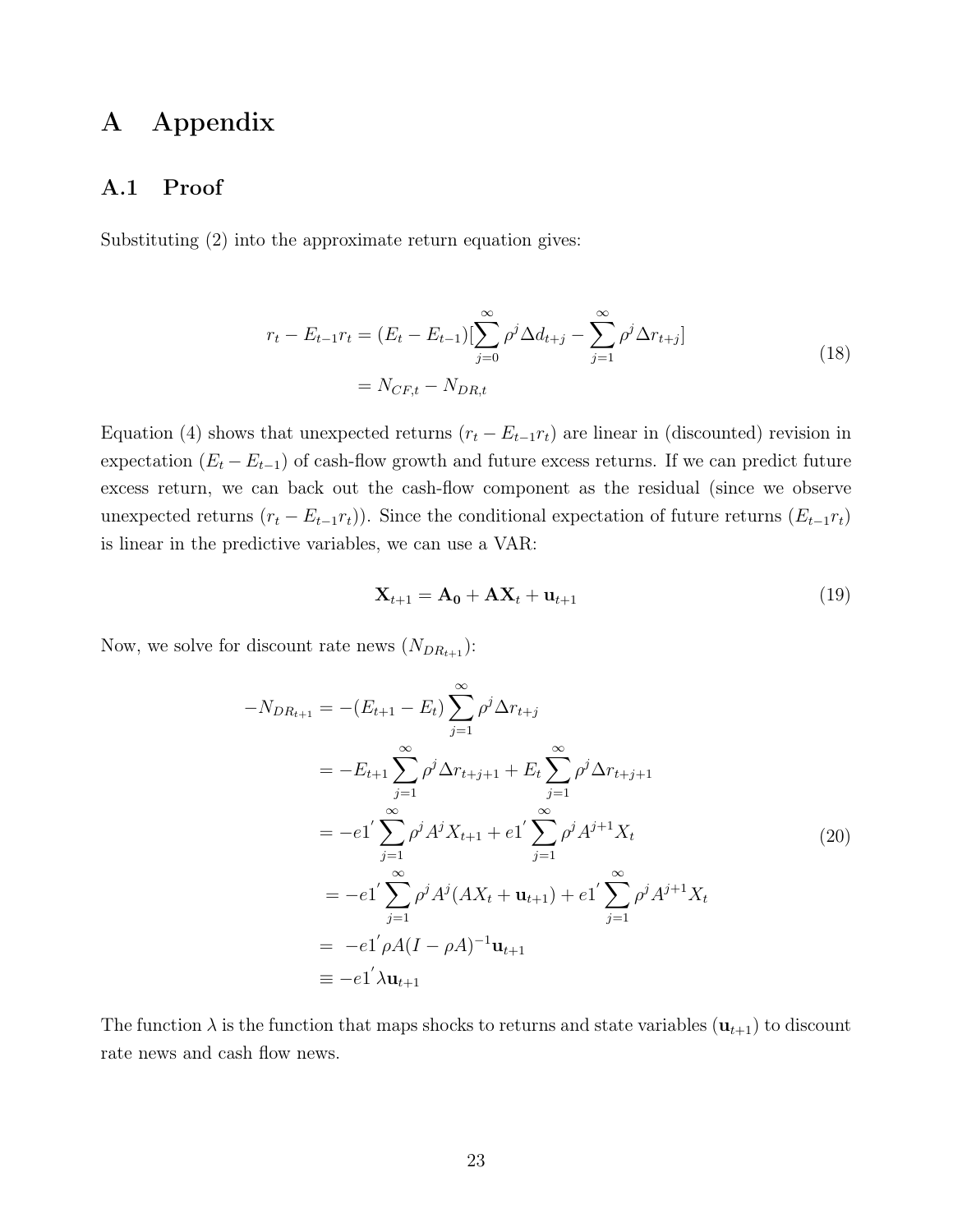### <span id="page-23-0"></span>A.2 Tables

| A. Log Excess Returns             |          |          |       |          |          |
|-----------------------------------|----------|----------|-------|----------|----------|
| Industry                          | Mean     | Median   | Std.  | Min      | Max      |
| US Equity Market                  | 0.006    | 0.012    | 0.045 | $-0.264$ | 0.118    |
| Nondurable                        | 0.008    | 0.009    | 0.041 | $-0.242$ | 0.133    |
| Duarble                           | 0.004    | 0.007    | 0.069 | $-0.396$ | 0.355    |
| Manufacturing                     | 0.007    | 0.014    | 0.055 | $-0.343$ | 0.191    |
| Energy                            | 0.006    | 0.007    | 0.053 | $-0.208$ | 0.173    |
| Chemicals                         | 0.007    | 0.011    | 0.046 | $-0.288$ | 0.134    |
| Business and Equipment            | 0.004    | 0.010    | 0.071 | $-0.306$ | 0.184    |
| Telecom                           | 0.005    | 0.012    | 0.051 | $-0.178$ | 0.192    |
| Utilities                         | 0.006    | 0.010    | 0.039 | $-0.135$ | 0.106    |
| Wholesale and Retail              | 0.007    | 0.010    | 0.051 | $-0.338$ | 0.120    |
| Health                            | 0.007    | 0.010    | 0.046 | $-0.235$ | 0.149    |
| <b>Financial Sector</b>           | 0.006    | 0.012    | 0.056 | $-0.254$ | 0.157    |
| <b>B.</b> Predictors              |          |          |       |          |          |
| $dp_M$                            | $-4.697$ | $-4.648$ | 0.411 | $-5.740$ | $-3.640$ |
| tms                               | 0.017    | 0.016    | 0.014 | $-0.035$ | 0.045    |
| cay                               | $-0.000$ | $-0.003$ | 0.022 | $-0.051$ | 0.040    |
| infl                              | 0.009    | 0.007    | 0.008 | $-0.034$ | 0.042    |
| svar                              | 0.006    | 0.003    | 0.010 | 0.000    | 0.113    |
| ik                                | 0.036    | 0.035    | 0.004 | 0.028    | 0.044    |
| C. Log Changes in Real Oil Prices |          |          |       |          |          |
| $\Delta OP_{NYMEX}$               | $-0.01$  | 0.01     | 0.20  | $-0.92$  | 0.82     |

Table 1: Summary Statistics

The table reports the summary statistics of the excess log return for Fama-French 11 industry portfolios over the sample period 1983:Q1-2014:Q4, the natural logarithm of the dividend-to-price ratio of the market portfolio, the components of the first principal component for the period 1952:Q1-2014:Q4, and the first differences in real log oil prices for the period 1983:Q2 (we use the crude oil futures front month contract from CME as our reference oil price). The Term Spread (tms) is computed as the difference between the long term yield on government bonds and the Treasury-bill. The consumption- aggregate wealth ratio (cay) is from Lettau and Ludvigson. Inflation (infl) is defined as the Consumer Price Index (All Urban Consumers) from the Bureau of Labor Statistics. The Stock Variance (svar) is computed as sum of squared daily returns on the S&P 500. Investment to Capital Ratio (ik) is defined as the ratio of aggregate investment to aggregate capital for the whole economy.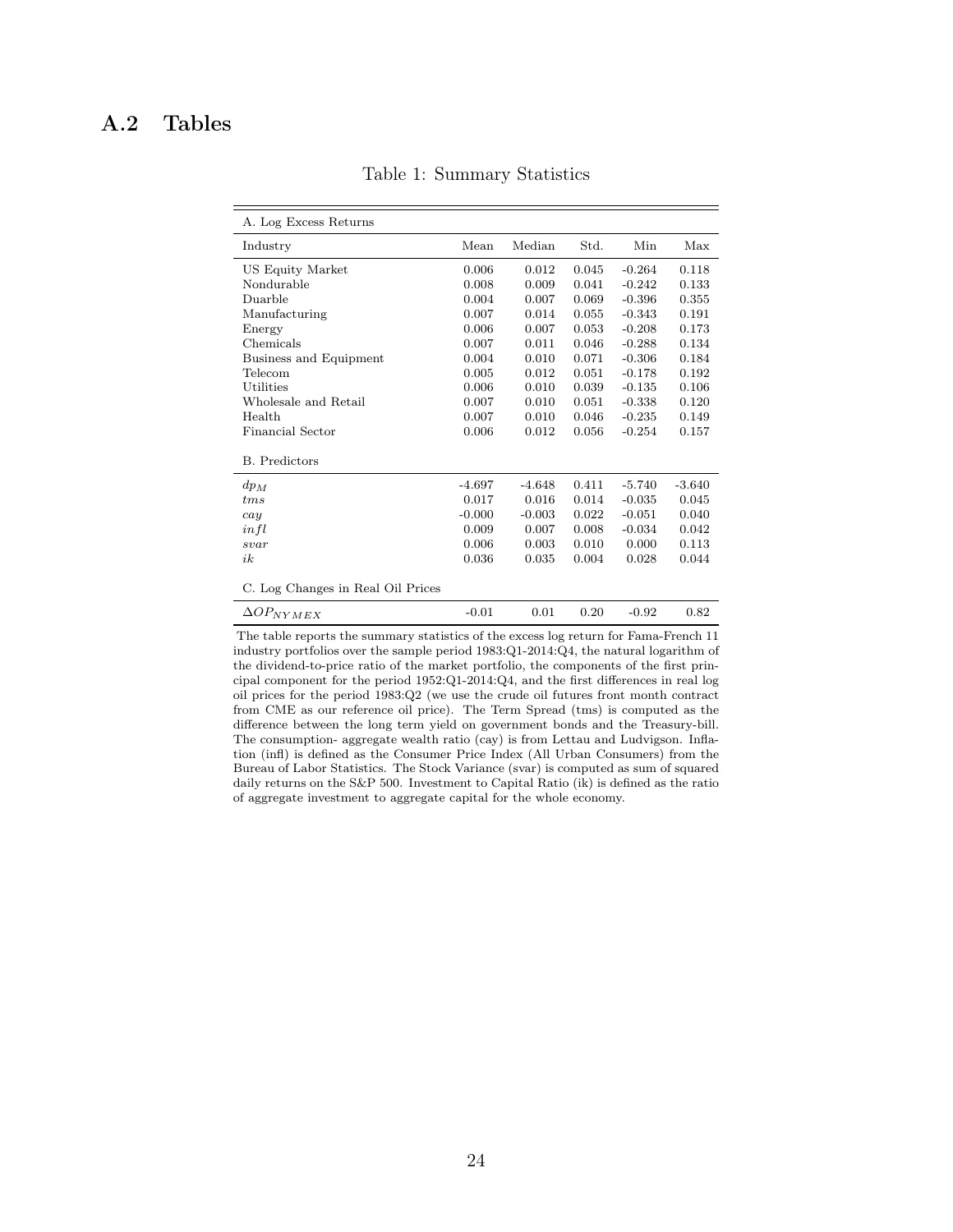<span id="page-24-0"></span>

|                                |          | $r_{it}^e = \alpha + \gamma_i \Delta op_t + \beta_i r_{mt}^e + u_{it}$ |          |             |          |             |
|--------------------------------|----------|------------------------------------------------------------------------|----------|-------------|----------|-------------|
| Sample Period                  |          | 1983-2014                                                              |          | 1983-1999   |          | 2000-2014   |
| Industry $(i)$                 | $\gamma$ | $t(\gamma)$                                                            | $\gamma$ | $t(\gamma)$ | $\gamma$ | $t(\gamma)$ |
| US Equity Market $(\beta = 0)$ | 0.03     | 1.24                                                                   | $-0.06$  | $-1.81$     | 0.14     | 3.86        |
| Nondurable                     | $-0.06$  | $-4.28$                                                                | $-0.08$  | $-4.44$     | $-0.00$  | $-0.15$     |
| Durable                        | $-0.02$  | $-0.76$                                                                | $-0.06$  | $-2.46$     | $-0.00$  | $-0.01$     |
| Manufacturing                  | 0.02     | 1.47                                                                   | $-0.02$  | $-1.66$     | 0.05     | 2.61        |
| Energy                         | 0.23     | 11.83                                                                  | 0.23     | 9.95        | 0.24     | 7.04        |
| Chemicals                      | $-0.03$  | $-1.76$                                                                | $-0.03$  | $-1.64$     | 0.01     | 0.34        |
| <b>Business</b>                | 0.02     | 0.89                                                                   | 0.02     | 0.83        | $-0.01$  | $-0.37$     |
| Telecom                        | $-0.00$  | $-0.13$                                                                | 0.03     | 1.42        | $-0.07$  | $-2.67$     |
| Utilities                      | 0.00     | 0.19                                                                   | $-0.03$  | $-1.27$     | 0.04     | 1.12        |
| Wholesale                      | $-0.09$  | $-6.51$                                                                | $-0.07$  | $-3.89$     | $-0.09$  | $-4.16$     |
| Health                         | $-0.05$  | $-2.92$                                                                | $-0.03$  | $-1.40$     | $-0.03$  | $-1.24$     |
| Financial Sector               | $-0.06$  | $-3.91$                                                                | $-0.06$  | $-3.43$     | $-0.07$  | $-2.36$     |

Table 2: Industry Portfolios and Oil Price Exposure

The table reports the results from regressing the excess log return of Fama-French 11 industry portfolios on the excess log return of market portfolio and changes in the natural logarithm of real oil prices over different sample periods. For each sample period, the first column  $(\gamma)$  reports the industry coefficient on changes in the natural logarithm of real oil prices and the second column  $(t(\gamma))$  reports the corresponding t-statistics. The first row, "US Equity Market", reports the coefficient for the market portfolio on changes in the natural logarithm of real oil prices.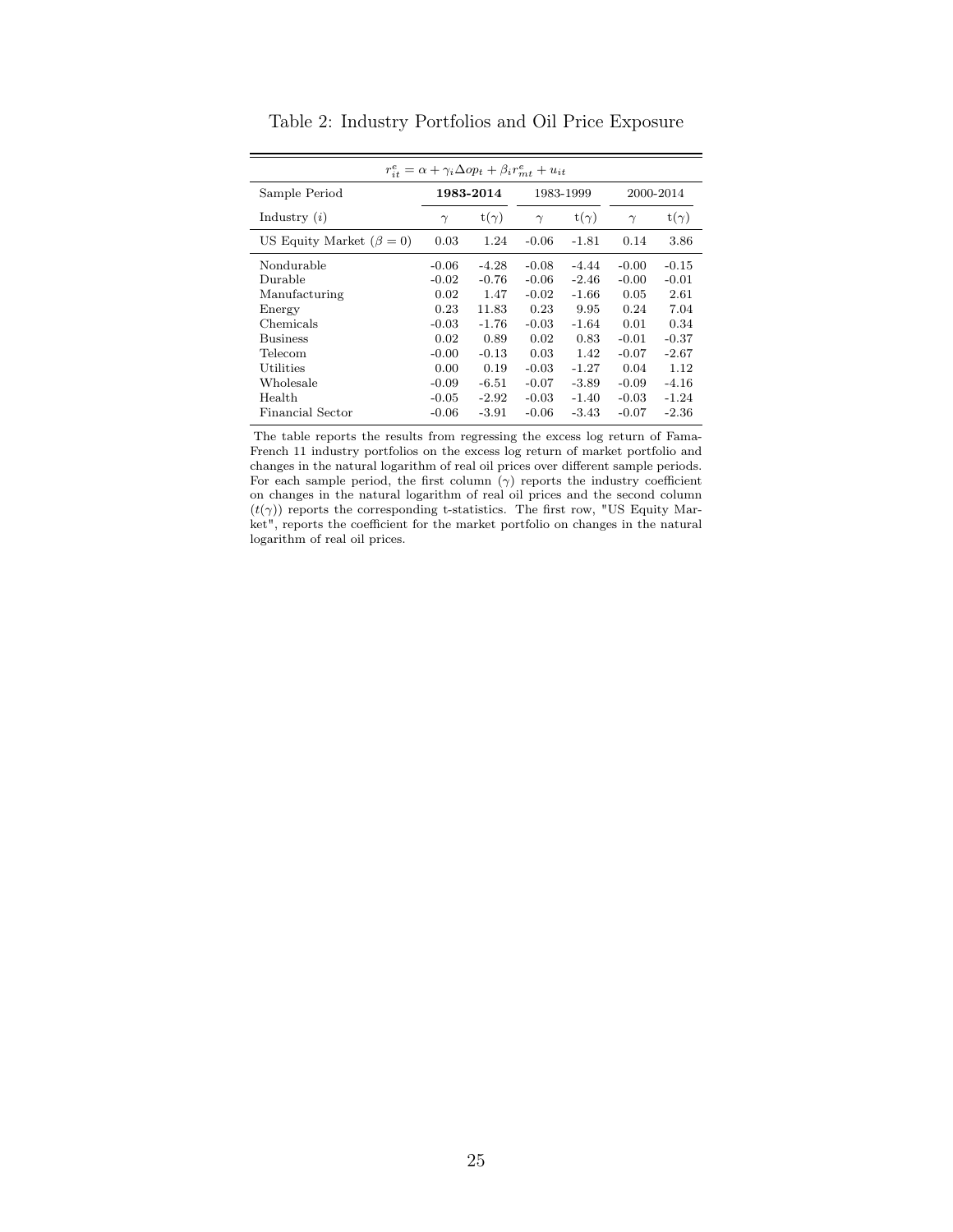<span id="page-25-0"></span>

|                                                              |          | $\overline{2}$      | 3        | R2   | F-Test  | $e1\lambda$ |
|--------------------------------------------------------------|----------|---------------------|----------|------|---------|-------------|
| Market Portfolio                                             |          | Coefficients Matrix |          |      |         |             |
| A. Slopes (t-statistics in parentheses p-values in brackets) |          |                     |          |      |         |             |
| Log excess return                                            | 0.064    | 0.026               | $-0.017$ | 0.06 | 5.2     | 0.04        |
|                                                              | (1.0)    | (2.1)               | (3.3)    |      | [0.00]  |             |
| Log Dividend-to-Price ratio                                  | $-0.043$ | 0.972               | 0.015    | 0.96 | 2 0 2 8 | 0.73        |
|                                                              | (0.7)    | (76.8)              | (2.8)    |      | [0.00]  |             |
| First Principal Component                                    | $-0.014$ | $-0.016$            | 0.882    | 0.78 | 287     | $-0.05$     |
|                                                              | (0.0)    | (0.2)               | (29.0)   |      | [0.00]  |             |

Table 3: VAR Estimation Results, Market Portfolio

B. R2 From Regressing the First Principal Component onto its Components

| R <sub>2</sub>        |         | t <sub>ms</sub><br>0.61 | cay<br>0.26 | $\inf$<br>0.48 | svar<br>0.08 | ik<br>0.56 |
|-----------------------|---------|-------------------------|-------------|----------------|--------------|------------|
| C. Correlation Matrix |         |                         |             |                |              |            |
| Correlations          | PCA     | t <sub>ms</sub>         | cay         | $\inf$         | svar         | ik         |
| PCA                   | 1.00    | $-0.78$                 | $-0.51$     | 0.69           | $-0.28$      | 0.75       |
| tms                   | $-0.78$ | 1.00                    | 0.25        | $-0.33$        | 0.15         | $-0.49$    |
| cay                   | $-0.51$ | 0.25                    | 1.00        | $-0.21$        | 0.01         | $-0.21$    |
| infl                  | 0.69    | $-0.33$                 | $-0.21$     | 1.00           | $-0.21$      | 0.35       |
| svar                  | $-0.28$ | 0.15                    | 0.01        | $-0.21$        | 1.00         | $-0.02$    |

ik 0.75 -0.49 -0.21 0.35 -0.02 1.00

Panel A shows the results obtained with a first-order VAR model including the log excess return, the frist principal component obtained from a handful of the quarterly predictors in [Goyal and Welch](#page-19-10) [\(2008\)](#page-19-10), and the log of the market dividend-to-price ratio (dp). All variables have been demeaned. The data span from 1952:Q1 to 2014:Q4, resulting in 252 quaraterly observations. The upper panel reports the estimated VAR coefficient matrix, the corresponding t-statistics, the R2 of each regression, and the F-test from testing whether all the predictors are zero for each variable in the VAR. T-statistics are based on unadjusted OLS standard errors. The last column on right hand side shows the function  $e1\lambda$  that maps shocks to state variables to news about future excess returns. In this function, e1 is a vector with the first element equal to unity and the remaining elements equal to zero and  $\lambda \equiv \rho A (I - \rho A)^{-1}$  and  $\rho = 0.96^{1/4}$ , where A is the point estimate of the VAR transition matrix, and  $\rho$  is the slope of the log-linearization coefficient, which we set to 0.96 per annum. Panel B reports the R2 from regressing the first principal component on its component while Panel C shows the correlation matrix for the principal components.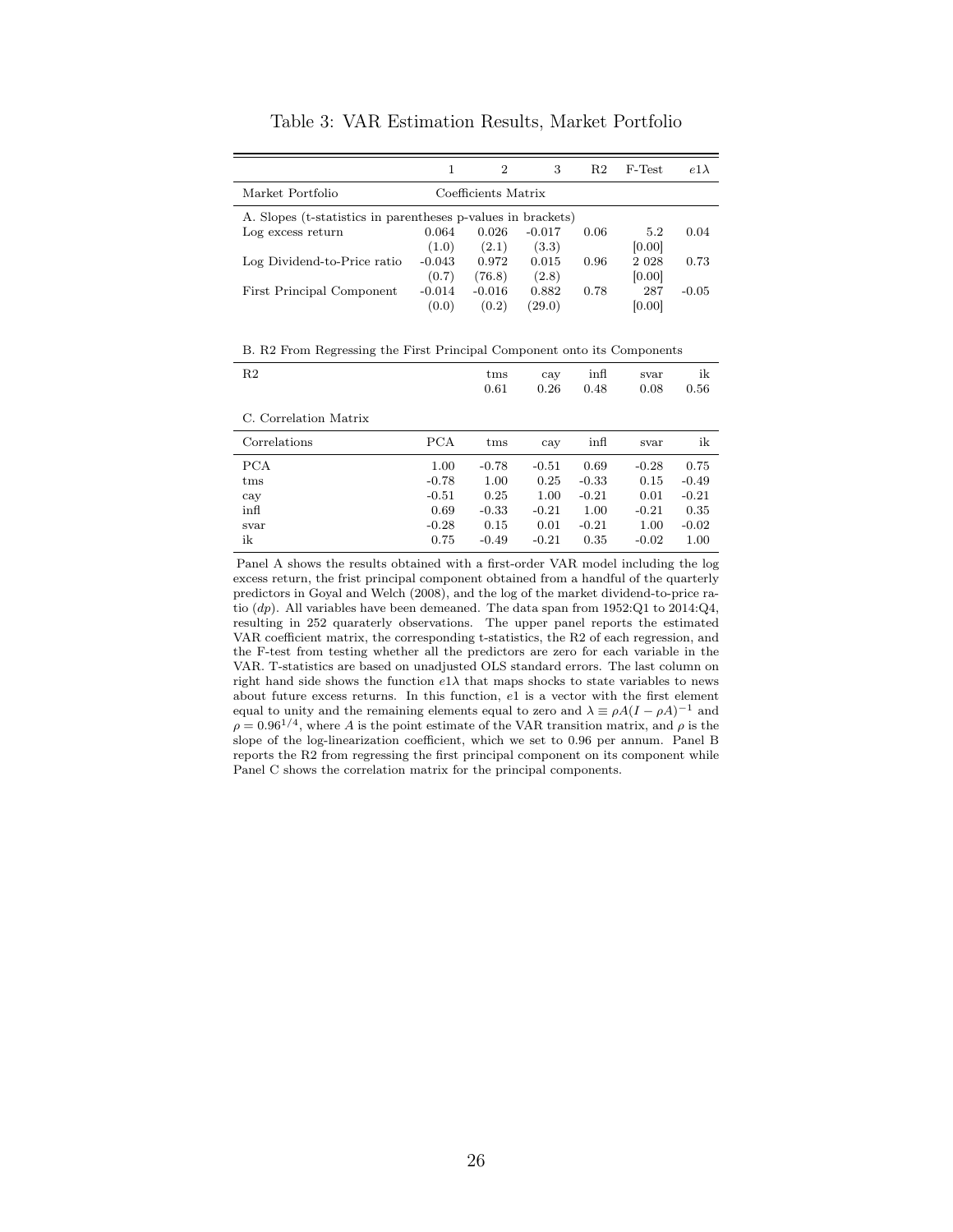<span id="page-26-0"></span>

|                                                                 | 1                  | $\overline{2}$            | 3                 | R <sub>2</sub> | F-Test            |
|-----------------------------------------------------------------|--------------------|---------------------------|-------------------|----------------|-------------------|
| Energy Portfolio                                                |                    | Coeff. on Lagged Variable |                   |                |                   |
| Slopes (t-statistics in parentheses) and [p-values in brackets] |                    |                           |                   |                |                   |
| Log Excess Return                                               | 0.076              | 0.025                     | $-0.011$          | 0.032          | 2.8               |
| Log Dividend-to-Price ratio                                     | (1.2)<br>$-0.984$  | (1.7)<br>0.986            | (2.0)<br>0.001    | 0.991          | [0.04]<br>9 2 6 5 |
|                                                                 | (39.0)             | (164.0)                   | (0.4)             |                |                   |
| First Principal Compnent                                        | 0.190<br>(0.6)     | 0.033<br>(0.4)            | 0.881<br>(29.4)   | 0.778          | 288               |
|                                                                 |                    |                           |                   |                |                   |
| Nondurable Portfolio                                            |                    | Coeff. on Lagged Variable |                   |                |                   |
| Slopes (t-statistics in parentheses) and [p-values in brackets] |                    |                           |                   |                |                   |
| Log Excess Return                                               | $-0.037$           | 0.042                     | $-0.016$          | 0.05           | 4.7               |
| Log Dividend-to-Price ratio                                     | (0.6)<br>$-0.974$  | (2.6)<br>0.988            | (3.0)<br>$-0.003$ | 0.98           | [0.00]<br>4 9 9 2 |
|                                                                 | (30.5)             | (120.9)                   | (1.2)             |                |                   |
| First Principal Compnent                                        | $-0.521$           | $-0.051$                  | 0.875             | 0.78           | 291               |
|                                                                 | (1.4)              | (0.5)                     | (28.8)            |                |                   |
|                                                                 |                    |                           |                   |                |                   |
| Retail Portfolio                                                |                    | Coeff. on Lagged Variable |                   |                |                   |
| Slopes (t-statistics in parentheses) and [p-values in brackets] |                    |                           |                   |                |                   |
| Log Excess Return                                               | $-0.032$           | 0.020                     | $-0.020$          | 0.051          | 4.4               |
| Log Dividend-to-Price ratio                                     | (0.5)<br>$-0.989$  | (2.0)<br>0.994            | (3.2)<br>$-0.004$ | 0.990          | 0.01 <br>7 909    |
|                                                                 | (24.1)             | (152.5)                   | (1.0)             |                |                   |
| <b>First Principal Compnent</b>                                 | $-0.133$           | $-0.005$                  | 0.879             | 0.777          | 287               |
|                                                                 | (0.4)              | (0.1)                     | (28.7)            |                |                   |
|                                                                 |                    |                           |                   |                |                   |
| Financial Sector Portfolio                                      |                    | Coeff. on Lagged Variable |                   |                |                   |
| Slopes (t-statistics in parentheses) and [p-values in brackets] |                    |                           |                   |                |                   |
| Log Excess Return                                               | 0.055              | 0.027                     | $-0.013$          | 0.03           | 2.5               |
|                                                                 | (0.9)              | (1.7)                     | (2.0)             |                | [0.06]            |
| Log Dividend-to-Price ratio                                     | $-0.979$<br>(29.6) | 0.979<br>(117.5)          | 0.008<br>(2.3)    | 0.98           | 4 8 9 0           |
| First Principal Compnent                                        | $-0.245$           | $-0.068$                  | 0.883             | 0.78           | 289               |
|                                                                 | (0.8)              | (0.9)                     | (29.1)            |                |                   |
|                                                                 |                    |                           |                   |                |                   |

Table 4: VAR Estimation Results, Industry Portfolios

The table shows the results obtained with a first-order VAR model including the log excess return, the first principal component obtained from a handful of the quarterly predictors in [Goyal and Welch](#page-19-10) [\(2008\)](#page-19-10), and the log of the industry dividend-to-price ratio  $(dp)$ . All variables have been demeaned. The data span from 1952:Q1 to 2014:Q4, resulting in 252 quarterly observations. The upper panel reports the estimated VAR coefficient matrix, the corresponding t-statistics, the R2 of each regression, and the F-test from testing whether all the null hypothesis that all the predictors are zero for each variable in the VAR. T-statistics are based on unadjusted OLS standard errors. The industry portfolios are selected from Fama-French 11 industry portfolios.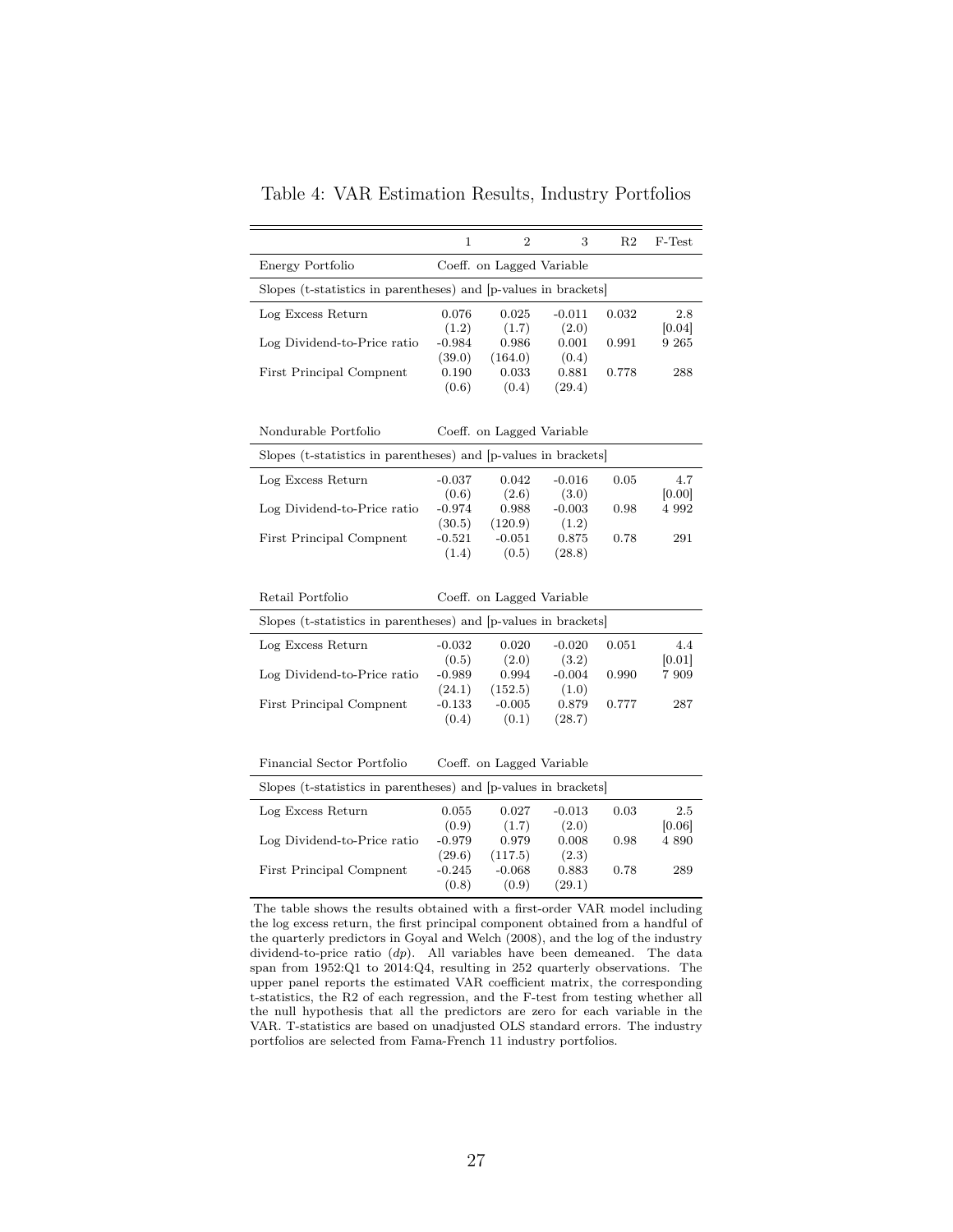| I<br>ׇ֒<br>I<br>I<br>ζ                                                                                          |
|-----------------------------------------------------------------------------------------------------------------|
| $\overline{ }$<br>l<br>I<br>ׇ֚֘<br>ー・・・<br>;                                                                    |
| ¢<br>ļ<br>ł.<br>i<br>ļ                                                                                          |
| i<br>I<br>I<br>I<br>I<br>֖֖֖֖֖֖֖֖֧ׅ֪ׅ֪֪ׅ֚֚֚֚֚֚֚֚֚֚֚֚֚֚֚֚֚֚֚֚֚֚֚֚֚֬֝֓֓֞֓֬<br>י<br>י<br>ĺ<br>ľ<br>١               |
| くらこ ちょうじょく じょう<br>֚֓֡<br>)<br>֖֖֖ׅׅׅׅ֖֧֖֧֪ׅ֖֧ׅ֧֧֚֚֚֚֚֚֚֚֚֚֚֚֚֚֚֚֚֚֚֚֚֚֚֚֚֚֚֡֡֡֓֝֬֓֝֓֞֝֓֞֝֬֞<br>i<br>I<br>ו<br>ו |
| ١<br>ļ<br>Ì<br>I<br>l<br>)<br>                                                                                  |

<span id="page-27-0"></span>

| Portfolio                                                                                                                                                                                                                                                                                                                                                                                                                                                                                                                    |                                                                                | Market                     |                                                         |                                                           | Energy                          |                              |                                 | NonDurable                      |                                 |                                 | Retail                   |                                                          |                                 | Financial Sector                                        |                                                      |
|------------------------------------------------------------------------------------------------------------------------------------------------------------------------------------------------------------------------------------------------------------------------------------------------------------------------------------------------------------------------------------------------------------------------------------------------------------------------------------------------------------------------------|--------------------------------------------------------------------------------|----------------------------|---------------------------------------------------------|-----------------------------------------------------------|---------------------------------|------------------------------|---------------------------------|---------------------------------|---------------------------------|---------------------------------|--------------------------|----------------------------------------------------------|---------------------------------|---------------------------------------------------------|------------------------------------------------------|
| Period                                                                                                                                                                                                                                                                                                                                                                                                                                                                                                                       |                                                                                |                            |                                                         |                                                           | $\Box$                          |                              |                                 |                                 | Ħ                               |                                 |                          |                                                          |                                 | Ξ                                                       |                                                      |
| Slopes (OLS standard errors                                                                                                                                                                                                                                                                                                                                                                                                                                                                                                  |                                                                                |                            |                                                         | in parentheses) and bootstrap standard errors in brackets |                                 |                              |                                 |                                 |                                 |                                 |                          |                                                          |                                 |                                                         |                                                      |
| $b_{CF} - b_{DR}$                                                                                                                                                                                                                                                                                                                                                                                                                                                                                                            | $-0.01$                                                                        | $-0.13$                    | 0.16                                                    | 0.23                                                      | 0.12                            | 0.38                         | $-0.08$                         | $-0.19$                         | 0.09                            | $-0.11$                         | $-0.21$                  | 0.05                                                     | $-0.05$                         | $-0.18$                                                 | 0.14                                                 |
| $N_{CF,t} = a + \beta_{CF} \Delta O P_t + u_t$                                                                                                                                                                                                                                                                                                                                                                                                                                                                               |                                                                                |                            |                                                         |                                                           |                                 |                              |                                 |                                 |                                 |                                 |                          |                                                          |                                 |                                                         |                                                      |
| $se(\beta_{CF})$<br>$se(\beta_{CF}$<br>$\beta_{CF}$                                                                                                                                                                                                                                                                                                                                                                                                                                                                          | $-0.06$<br>(0.02)                                                              | $-0.06$<br>0.02)<br>[0.01] | $-0.06$<br>$\begin{array}{c} (0.03) \ 0.03 \end{array}$ | 0.07<br>$\begin{array}{c} (0.02) \\ 0.02 \end{array}$     | $(0.02)$<br>$[0.02]$<br>0.03    | 0.13<br>$(0.04)$<br>$[0.05]$ | $-0.07$<br>$(0.02)$<br>$[0.03]$ | $-0.05$<br>$(0.03)$<br>$[0.04]$ | $-0.09$<br>$(0.03)$<br>$[0.04]$ | $-0.13$<br>$(0.03)$<br>$[0.03]$ | $-0.12$<br>(0.04)        | $-0.14$<br>$\begin{array}{c} (0.05) \\ 0.05 \end{array}$ | $-0.06$<br>$(0.03)$<br>$[0.03]$ | $-0.11$<br>$\begin{array}{c} (0.03) \ 0.03 \end{array}$ | 0.03<br>$\begin{bmatrix} 0.05 \\ 0.05 \end{bmatrix}$ |
| $N_{DR,t} = a + \beta_{DR} \Delta O P_t + u_t$                                                                                                                                                                                                                                                                                                                                                                                                                                                                               |                                                                                |                            |                                                         |                                                           |                                 |                              |                                 |                                 |                                 |                                 |                          |                                                          |                                 |                                                         |                                                      |
| $se(\beta_{DR})$<br>$se(\beta_{DR})$<br>$\beta_{DR}$                                                                                                                                                                                                                                                                                                                                                                                                                                                                         | -0.04<br>[0.04]<br>(0.03)                                                      | 0.07<br>(0.04)<br>0.03     | $-0.22$<br>(0.05)<br>[0.05]                             | $-0.16$<br>(0.02)<br>[0.02]                               | $-0.10$<br>$(0.03)$<br>$[0.03]$ | $-0.25$<br>(0.03)<br>[0.03]  | $\rm 0.01$<br>(0.03)<br>[0.04]  | 0.13<br>(0.04)                  | $-0.18$<br>(0.05)               | $-0.02$<br>(6.04)               | 0.09<br>(0.05)<br>[0.05] | $-0.19$<br>(0.05)<br>[0.05]                              | $-0.01$<br>(0.03)<br>[0.03]     | 0.07<br>(0.03)<br>[0.03]                                | $-0.12$<br>0.05<br>(0.05)                            |
| Time period I refers to the full sample, while II refers to 1983:Q2-2014:Q4 and 1974:Q2-2014:Q4 for NYMEX and EIA prices, respectively, and III refers<br>The three-variable VAR(1) used to construct the "Discount Rate News" ( $N_{DR}$ ) and the "Cash Flow News" ( $N_{CF}$ ) constitute of the log excess returns,<br>The table reports the impact of log changes in real oil prices $(\Delta OP_i)$ on the unexpected excess return of industry portfolios and the market portfolio<br>to the period $2000:Q1-2014:Q4$ |                                                                                |                            |                                                         |                                                           |                                 |                              |                                 |                                 |                                 |                                 |                          |                                                          |                                 |                                                         |                                                      |
|                                                                                                                                                                                                                                                                                                                                                                                                                                                                                                                              | $\frac{1}{2}$ . The contract of $\frac{1}{2}$ is the contract of $\frac{1}{2}$ |                            | $\frac{1}{2}$                                           | Ĩ,                                                        |                                 |                              |                                 | $\ddot{\phantom{0}}$            |                                 |                                 |                          |                                                          | $\ddot{ }$                      |                                                         |                                                      |

the portfolio dividend-to-price ratio (DP), and the first principal component obtained from a handful of the quarterly predictors in [Goyal](#page-19-10) and Welch  $\Phi$  is the vector of  $\frac{1}{2}$  $X_{t+1}$  to an oil price surprise at  $t + 1$ . The impact of 1 percent in  $=$   $e1λ$ **Φ**. Similarly,<br> $\overline{or}$   $\overline{c}$   $\overline{or}$ the implied response of the present value of current and expected future cash flows is  $(e1 + e1\lambda)\Phi$ . Standard errors are estimated using OLS and with heating our more interesting our more interesting our more estimated usi Φ $\prod_{t+1}^{\top}$ , where  $\pm \bar{1}$ i ≷  $+$  :  $\Delta OP_{t+1}$ ≥ ⊣  $^{+}$   $^{+}$  $\Delta OP_{t+1}$  $=$  e1 $\lambda$ ( $\Phi$ Φ  $A_1X_t +$  $=$  e1 $\lambda$ u<sub>t+1</sub>  $A_0 +$  $N_{DR,t+1}$  $X_{t+1} =$ surprise coefficients that capture the contemporaneous response of the elements of change in the oil price on the discounted sums of expected future excess returns is [\(2008\)](#page-19-10). Further, the dependent variables are outcome from the VARX model: bootstrap using 2000 replications with replacement. bootstrap using 2000 replications with replacement.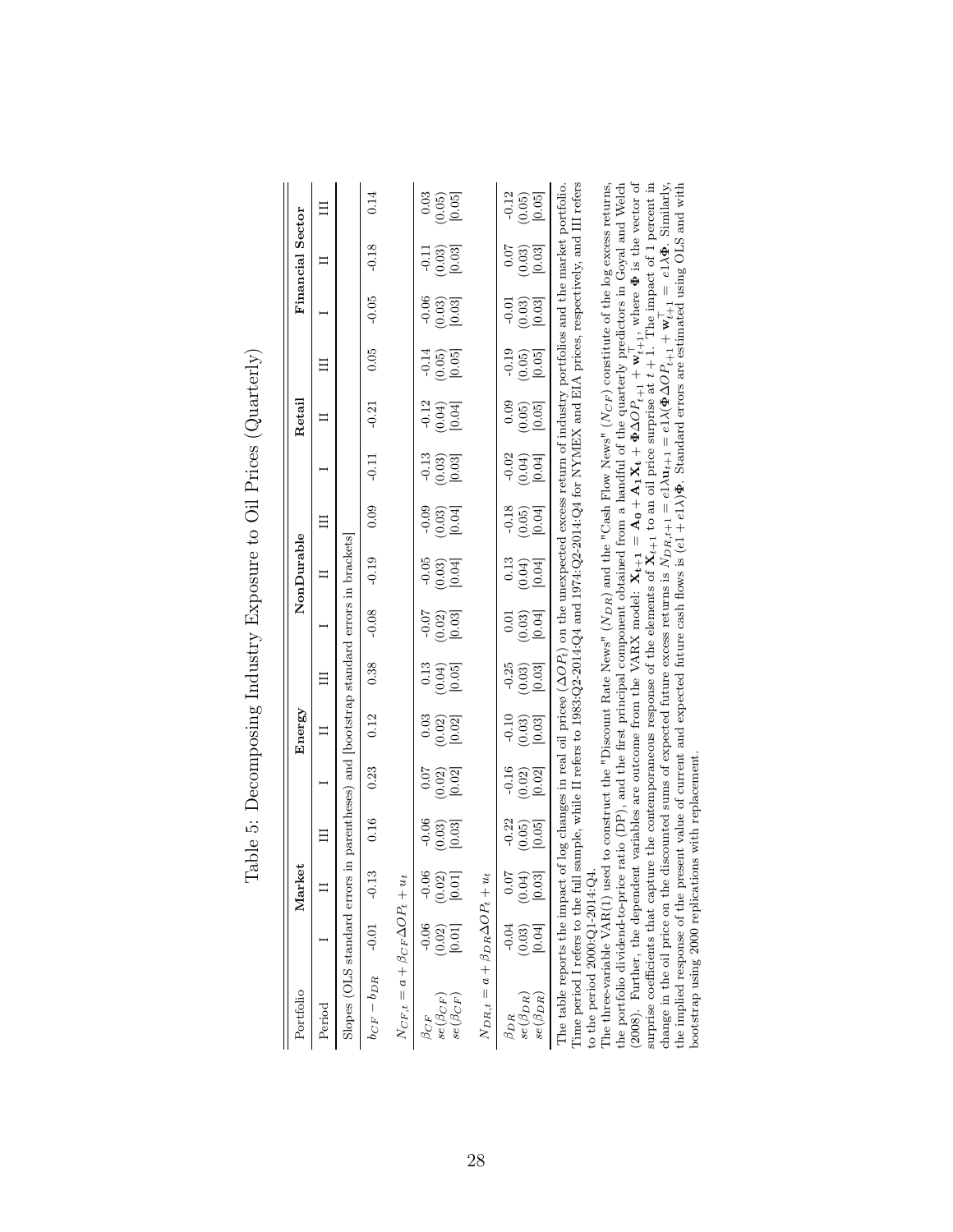

<span id="page-28-0"></span>

Figure 1: The First Principal Component and Following 3-Year Return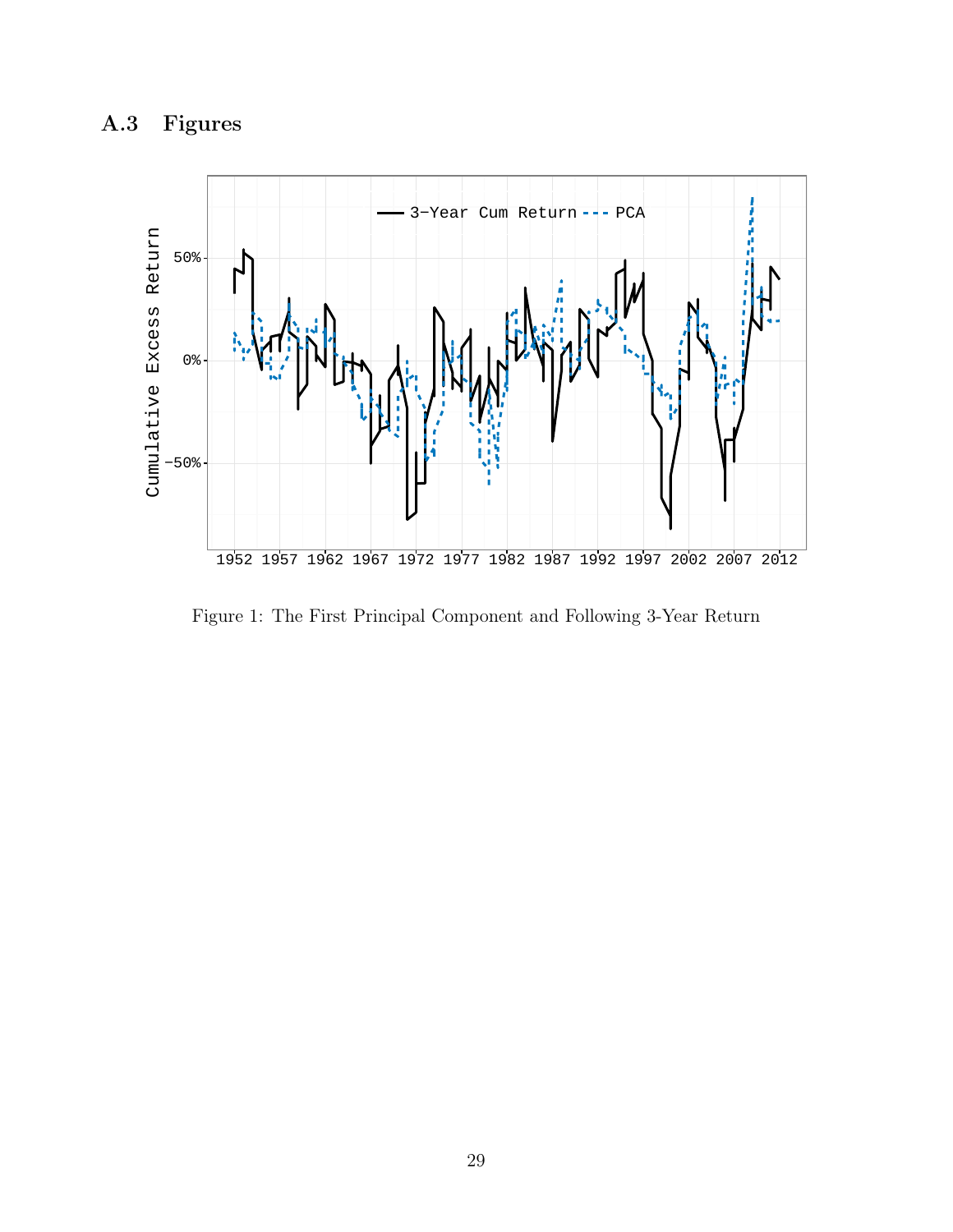<span id="page-29-0"></span>

Figure 2: Dividend yield and Following 7-year Return

<span id="page-29-1"></span>

Figure 3: Market Portfolio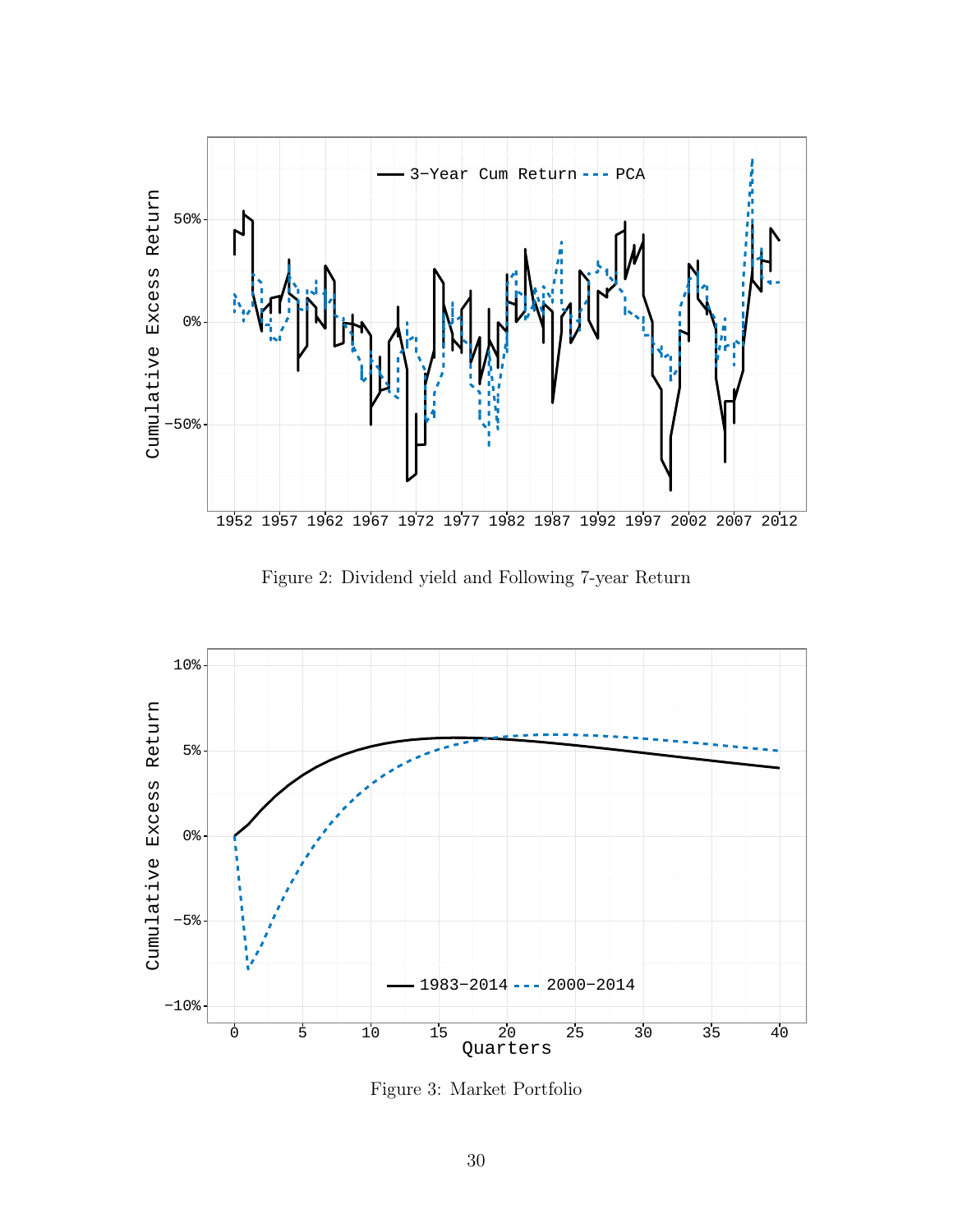<span id="page-30-0"></span>

Figure 4: Industry Portfolios